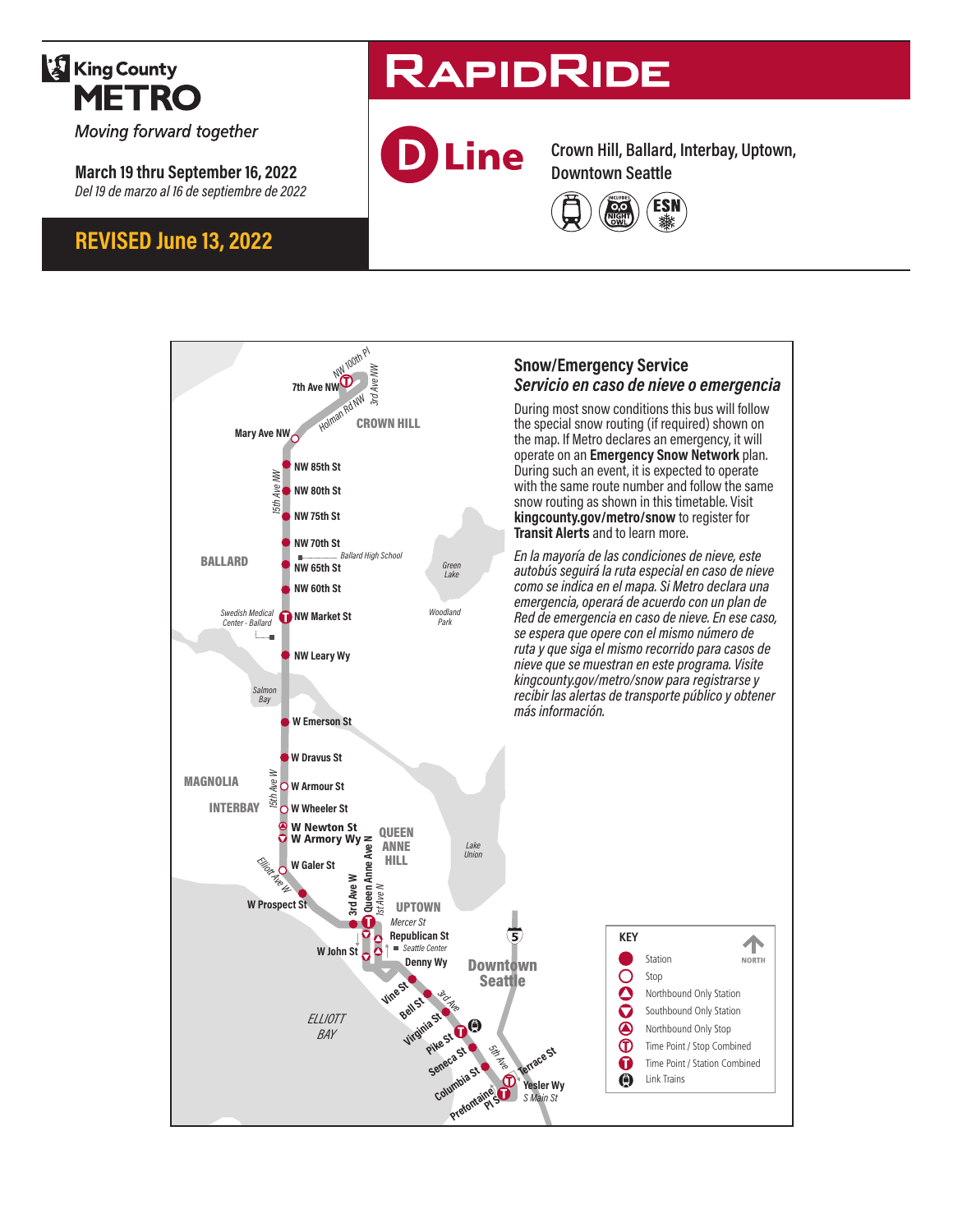# D Line Monday thru Friday to Downtown Seattle

*Servicio de lunes a viernes al centro de Seattle*

| Lower<br>Lower<br><b>Ballard</b><br><b>Downtown Seattle</b><br><b>Crown Hill</b><br><b>Queen Anne</b><br><b>Ballard</b><br><b>Queen Anne</b><br><b>Downtown Seattle</b><br>NW 100th PI<br>3rd Ave<br>3rd Ave<br>15th Ave<br>Queen Anne<br>15th Ave<br>Queen Anne<br><b>Terrace St</b><br>NW & NW<br>Ave N &<br>&<br>&<br>NW & NW<br>&<br>Ave N &<br>&<br>&<br>&<br>7th Ave NW<br>Pike St<br>Market St<br>W Mercer St<br>Pike St<br>5th Ave<br>7th Ave NW<br>Market St<br>W Mercer St<br>Stop #28680<br>Stop #13721<br>Stop #2672<br>Stop #431<br>Stop #1710<br>Stop #28680<br>Stop #13721<br>Stop #2672<br>Stop #431<br>Stop #1710<br>2:34<br>2:55<br>$2:20$<br>$2:30$<br>2:46<br>$2:08$<br>$2:18$<br>$\frac{5:27}{5:43}$<br>$\frac{5:35}{5:51}$<br>$4:57$<br>$5:13$<br>5:06<br>$5:18$<br>$5:34$<br>2:44<br>2:56<br>3:05<br>5:22<br>2:40<br>2:50<br>3:00<br>2:28<br>2:38<br>2:48<br>3:06<br>2:54<br>3:04<br>3:14<br>3:15<br>$5:25$<br>$5:35$<br>$5:43$<br>$5:51$<br>$5:59$<br>5:34<br>5:46<br>$\frac{5:55}{6:05}$<br>$6:03$<br>$6:13$<br>3:16<br>3:25<br>5:44<br>5:56<br>3:26<br>5:52<br>6:04<br>6:22<br>6:14<br>3:10<br>3:24<br>3:36<br>2:58<br>6:00<br>6:13<br>6:23<br>6:31<br>3:18<br>3:06<br>3:32<br>3:44<br>6:32<br>6:09<br>6:22<br>6:40<br>3:25<br>3:13<br>3:39<br>$6:39$<br>$6:47$<br>3:51<br>$6:29$<br>$6:37$<br>6:06<br>$6:16$<br>$6:24$<br>$6:31$<br>6:47<br>3:45<br>3:19<br>3:31<br>3:57<br>4:06<br>$6:14$<br>$6:21$<br>$6:29$<br>$6:36$<br>6:55<br>3:39<br>$3:53$<br>$4:02$<br>4:06<br>4:15<br>3:27<br>6:44<br>$6:54$<br>7:02<br>7:10<br>7:02<br>4:24<br>3:36<br>3:48<br>4:15<br>6:52<br>7:10<br>6:39<br>3:55<br>4:23<br>3:43<br>4:10<br>6:59<br>7:18<br>6:46<br>4:29<br>4:01<br>3:49<br>4:16<br>4:22<br>6:44<br>7:07<br>$7:18$<br>$7:28$<br>$7:36$<br>$7:26$<br>$7:36$<br>6:54<br>4:35<br>4:07<br>3:55<br>6:51<br>7:02<br>7:17<br>$4:13$<br>$4:20$<br>$4:28$<br>4:28<br>4:41<br>4:01<br>$6:58$<br>$7:06$<br>$7:13$<br>$\frac{7:25}{7:33}$<br>7:45<br>7:10<br>4:35<br>$4:48$<br>$4:56$<br>4:57<br>4:08<br>7:18<br>$7:45$<br>$7:52$<br>7:54<br>4:43<br>4:16<br>5:05<br>7:25<br>7:40<br>8:01<br>4:23<br>4:35<br>5:03<br>4:50<br>5:12<br>7:21<br>8:00<br>7:33<br>7:48<br>8:09<br>4:43<br>5:11<br>5:20<br>4:31<br>4:58<br>$7:28$<br>$7:36$<br>$7:43$<br>$8:07$<br>$8:15$<br>$8:22$<br>7:40<br>$\frac{8:16}{8:24}$<br>7:55<br>4:50<br>5:18<br>4:38<br>$\frac{5:05}{5:13}$<br>5:27<br>7:48<br>8:03<br>5:26<br>4:58<br>4:46<br>8:31<br>7:55<br>8:10<br>4:53<br>5:05<br>5:20<br>5:33<br>8:30<br>7:51<br>8:03<br>8:39<br>8:18<br>5:28<br>5:13<br>5:41<br>5:01<br>7:58<br>8:06<br>8:13<br>8:13<br>8:28<br>8:28<br>8:36<br>8:43<br>$8:25$<br>$8:33$<br>$8:37$<br>$8:45$<br>$8:52$<br>8:10<br>8:46<br>5:20<br>5:35<br>8:18<br>5:08<br>5:48<br>8:54<br>5:16<br>5:28<br>5:43<br>5:56<br>6:05<br>8:25<br>8:40<br>9:01<br>5:23<br>5:35<br>5:50<br>5:58<br>6:03<br>6:12<br>8:33<br>8:48<br>$\frac{9:00}{9:07}$<br>9:09<br>5:43<br>6:11<br>6:20<br>5:31<br>9:16<br>8:40<br>8:55<br>6:02<br>$6:14$<br>$6:23$<br>$6:33$<br>6:26<br>5:50<br>9:15<br>8:48<br>9:03<br>9:24<br>$6:11$<br>$6:21$<br>$6:32$<br>$6:42$<br>6:35<br>6:00<br>8:55<br>9:10<br>9:22<br>9:31<br>6:10<br>6:45<br>8:51<br>9:03<br>9:30<br>9:39<br>9:18<br>$6:21$<br>$6:31$<br>$\frac{6:56}{7:06}$<br>$6:44$<br>$6:54$<br>9:37<br>8:58<br>9:10<br>9:25<br>9:46<br>7:15<br>9:32<br>9:06<br>9:44<br>9:17<br>9:53<br>6:42<br>6:53<br>7:17<br>7:05<br>7:26<br>9:52<br>9:14<br>9:25<br>9:40<br>10:01<br>7:03<br>7:27<br>7:15<br>7:36<br>6:52<br>9:24<br>10:02<br>9:35<br>9:50<br>10:11<br>$7:26$<br>$7:36$<br>$7:14$<br>$7:24$<br>$7:34$<br>7:38<br>7:47<br>7:03<br>$9:34$<br>$9:46$<br>$9:58$<br>$\frac{10:11}{10:23}$<br>$\frac{10:36}{10:36}$<br>9:45<br>10:20<br>$10:00$<br>$10:12$<br>7:13<br>7:48<br>10:32<br>9:57<br>7:23<br>7:46<br>7:57<br>10:24<br>10:09<br>10:45<br>7:39<br>7:50<br>8:12<br>8:01<br>10:08<br>$10.24$<br>$10.34$<br>$10.43$<br>$10.53$<br>$11.03$<br>$11.13$<br>$11.23$<br>$\frac{10:46}{10:55}$<br>10:19<br>10:19<br>10:29<br>10:39<br>10:49<br>10:59<br>11:29<br>11:29<br>11:29<br>$\frac{10:55}{11:04}$<br>$8:05$<br>$8:20$<br>7:55<br>8:16<br>8:27<br>8:36<br>10:18<br>8:31<br>8:10<br>8:42<br>8:51<br>$\frac{10:28}{10:38}$<br>11:05<br>11:14<br>8:36<br>8:47<br>8:58<br>8:26<br>9:07<br>11:15<br>11:24<br>8:51<br>9:13<br>8:41<br>9:02<br>10:48<br>11:34<br>11:25<br>$\begin{array}{r} 0.31 \\ 9.11 \\ 9.30 \\ 9.50 \\ 10.10 \\ 10.30 \\ 10.50 \\ 1.00 \end{array}$<br>9:22<br>9:40<br>9:33<br>9:01<br>11:35<br>11:44<br>10:58<br>$9:21$<br>$9:41$<br>9:51<br>$\frac{11:33}{11:43}$<br>11:45<br>11:54<br>11:08<br>$10:00$<br>$10:20$<br>10:11<br>12:04<br>11:18<br>$\overline{11:55}$<br>12:05<br>10:31<br>10:01<br>10:39<br>11:39<br>12:14<br>11:28<br>11:53<br>10:21<br>10:40<br>10:49<br>10:57<br>11:50<br>12:04<br>12:16<br>11:38<br>12:25<br>10:41<br>11:00<br>11:09<br>11:17<br>11:48<br>12:00<br>12:14<br>12:26<br>12:35<br>11:01<br>11:09<br>11:19<br>11:28<br>11:36<br>12:10<br>12:24<br>12:36<br>11:58<br>12:45<br>11:29<br>11:39<br>11:48<br>11:21<br>12:46<br>12:56<br>12:08<br>12:20<br>12:34<br>12:55<br>11:49<br>11:41<br>11:59<br>12:08<br>12:30<br>12:18<br>12:44<br>1:05<br>12:02<br>12:10<br>12:20<br>$12:29$<br>$1:20$<br>12:28<br>12:40<br>12:54<br>1:06<br>1:15<br>12:53<br>1:01<br>1:11<br>12:50<br>12:38<br>1:16<br>1:04<br>1:25<br>2:27<br>$2:01$<br>$3:02$<br>2:11<br>2:19<br>1:53<br>1:26<br>12:48<br>12:58<br>1:00<br>1:35<br>1:14<br>2:54<br>$\overline{3:28}$<br>$\frac{3:20}{4:20}$<br>3:12<br>1:36<br>1:10<br>1:24<br>1:45<br>3:54<br>4:02<br>4:12<br>$\frac{1:20}{1:30}$<br>$1:46$<br>$1:56$<br>1:08<br>1:34<br>1:55<br>1:18<br>1:44<br>2:05<br><b>Bold PM time</b><br>1:28<br>$2:06$<br>$2:16$<br>$2:26$<br>1:40<br>1:54<br>2:15<br>Serves SODO Busway & S Royal Brougham Way at<br>b<br>1:38<br>2:25<br>1:50<br>2:04<br>1:48<br>2:00<br>2:14<br>2:35<br>this time.<br>1:58<br>2:24<br>2:36<br>2:10<br>2:45 |                   |  |  |  |  |                   |
|----------------------------------------------------------------------------------------------------------------------------------------------------------------------------------------------------------------------------------------------------------------------------------------------------------------------------------------------------------------------------------------------------------------------------------------------------------------------------------------------------------------------------------------------------------------------------------------------------------------------------------------------------------------------------------------------------------------------------------------------------------------------------------------------------------------------------------------------------------------------------------------------------------------------------------------------------------------------------------------------------------------------------------------------------------------------------------------------------------------------------------------------------------------------------------------------------------------------------------------------------------------------------------------------------------------------------------------------------------------------------------------------------------------------------------------------------------------------------------------------------------------------------------------------------------------------------------------------------------------------------------------------------------------------------------------------------------------------------------------------------------------------------------------------------------------------------------------------------------------------------------------------------------------------------------------------------------------------------------------------------------------------------------------------------------------------------------------------------------------------------------------------------------------------------------------------------------------------------------------------------------------------------------------------------------------------------------------------------------------------------------------------------------------------------------------------------------------------------------------------------------------------------------------------------------------------------------------------------------------------------------------------------------------------------------------------------------------------------------------------------------------------------------------------------------------------------------------------------------------------------------------------------------------------------------------------------------------------------------------------------------------------------------------------------------------------------------------------------------------------------------------------------------------------------------------------------------------------------------------------------------------------------------------------------------------------------------------------------------------------------------------------------------------------------------------------------------------------------------------------------------------------------------------------------------------------------------------------------------------------------------------------------------------------------------------------------------------------------------------------------------------------------------------------------------------------------------------------------------------------------------------------------------------------------------------------------------------------------------------------------------------------------------------------------------------------------------------------------------------------------------------------------------------------------------------------------------------------------------------------------------------------------------------------------------------------------------------------------------------------------------------------------------------------------------------------------------------------------------------------------------------------------------------------------------------------------------------------------------------------------------------------------------------------------------------------------------------------------------------------------------------------------------------------------------------------------------------------------------------------------------------------------------------------------------------------------------------------------------------------------------------------------------------------------------------------------------------------------------------------------------------------------------------------------------------------------------------------------------------------------------------------------------------------------------------------------------------------------------------------------------------------------------------------------------------------------------------------------------------------------------------------------------------------------------------------------------------------------------------------------------------------------------------------------------------------------------------------------------------------------------------------------------------------------------------------------------------------------------------------------------------------------------------------------------|-------------------|--|--|--|--|-------------------|
| NW 100th PI                                                                                                                                                                                                                                                                                                                                                                                                                                                                                                                                                                                                                                                                                                                                                                                                                                                                                                                                                                                                                                                                                                                                                                                                                                                                                                                                                                                                                                                                                                                                                                                                                                                                                                                                                                                                                                                                                                                                                                                                                                                                                                                                                                                                                                                                                                                                                                                                                                                                                                                                                                                                                                                                                                                                                                                                                                                                                                                                                                                                                                                                                                                                                                                                                                                                                                                                                                                                                                                                                                                                                                                                                                                                                                                                                                                                                                                                                                                                                                                                                                                                                                                                                                                                                                                                                                                                                                                                                                                                                                                                                                                                                                                                                                                                                                                                                                                                                                                                                                                                                                                                                                                                                                                                                                                                                                                                                                                                                                                                                                                                                                                                                                                                                                                                                                                                                                                                                                                      | <b>Crown Hill</b> |  |  |  |  |                   |
|                                                                                                                                                                                                                                                                                                                                                                                                                                                                                                                                                                                                                                                                                                                                                                                                                                                                                                                                                                                                                                                                                                                                                                                                                                                                                                                                                                                                                                                                                                                                                                                                                                                                                                                                                                                                                                                                                                                                                                                                                                                                                                                                                                                                                                                                                                                                                                                                                                                                                                                                                                                                                                                                                                                                                                                                                                                                                                                                                                                                                                                                                                                                                                                                                                                                                                                                                                                                                                                                                                                                                                                                                                                                                                                                                                                                                                                                                                                                                                                                                                                                                                                                                                                                                                                                                                                                                                                                                                                                                                                                                                                                                                                                                                                                                                                                                                                                                                                                                                                                                                                                                                                                                                                                                                                                                                                                                                                                                                                                                                                                                                                                                                                                                                                                                                                                                                                                                                                                  |                   |  |  |  |  | <b>Terrace St</b> |
|                                                                                                                                                                                                                                                                                                                                                                                                                                                                                                                                                                                                                                                                                                                                                                                                                                                                                                                                                                                                                                                                                                                                                                                                                                                                                                                                                                                                                                                                                                                                                                                                                                                                                                                                                                                                                                                                                                                                                                                                                                                                                                                                                                                                                                                                                                                                                                                                                                                                                                                                                                                                                                                                                                                                                                                                                                                                                                                                                                                                                                                                                                                                                                                                                                                                                                                                                                                                                                                                                                                                                                                                                                                                                                                                                                                                                                                                                                                                                                                                                                                                                                                                                                                                                                                                                                                                                                                                                                                                                                                                                                                                                                                                                                                                                                                                                                                                                                                                                                                                                                                                                                                                                                                                                                                                                                                                                                                                                                                                                                                                                                                                                                                                                                                                                                                                                                                                                                                                  |                   |  |  |  |  |                   |
|                                                                                                                                                                                                                                                                                                                                                                                                                                                                                                                                                                                                                                                                                                                                                                                                                                                                                                                                                                                                                                                                                                                                                                                                                                                                                                                                                                                                                                                                                                                                                                                                                                                                                                                                                                                                                                                                                                                                                                                                                                                                                                                                                                                                                                                                                                                                                                                                                                                                                                                                                                                                                                                                                                                                                                                                                                                                                                                                                                                                                                                                                                                                                                                                                                                                                                                                                                                                                                                                                                                                                                                                                                                                                                                                                                                                                                                                                                                                                                                                                                                                                                                                                                                                                                                                                                                                                                                                                                                                                                                                                                                                                                                                                                                                                                                                                                                                                                                                                                                                                                                                                                                                                                                                                                                                                                                                                                                                                                                                                                                                                                                                                                                                                                                                                                                                                                                                                                                                  |                   |  |  |  |  | 5th Ave           |
|                                                                                                                                                                                                                                                                                                                                                                                                                                                                                                                                                                                                                                                                                                                                                                                                                                                                                                                                                                                                                                                                                                                                                                                                                                                                                                                                                                                                                                                                                                                                                                                                                                                                                                                                                                                                                                                                                                                                                                                                                                                                                                                                                                                                                                                                                                                                                                                                                                                                                                                                                                                                                                                                                                                                                                                                                                                                                                                                                                                                                                                                                                                                                                                                                                                                                                                                                                                                                                                                                                                                                                                                                                                                                                                                                                                                                                                                                                                                                                                                                                                                                                                                                                                                                                                                                                                                                                                                                                                                                                                                                                                                                                                                                                                                                                                                                                                                                                                                                                                                                                                                                                                                                                                                                                                                                                                                                                                                                                                                                                                                                                                                                                                                                                                                                                                                                                                                                                                                  |                   |  |  |  |  |                   |
|                                                                                                                                                                                                                                                                                                                                                                                                                                                                                                                                                                                                                                                                                                                                                                                                                                                                                                                                                                                                                                                                                                                                                                                                                                                                                                                                                                                                                                                                                                                                                                                                                                                                                                                                                                                                                                                                                                                                                                                                                                                                                                                                                                                                                                                                                                                                                                                                                                                                                                                                                                                                                                                                                                                                                                                                                                                                                                                                                                                                                                                                                                                                                                                                                                                                                                                                                                                                                                                                                                                                                                                                                                                                                                                                                                                                                                                                                                                                                                                                                                                                                                                                                                                                                                                                                                                                                                                                                                                                                                                                                                                                                                                                                                                                                                                                                                                                                                                                                                                                                                                                                                                                                                                                                                                                                                                                                                                                                                                                                                                                                                                                                                                                                                                                                                                                                                                                                                                                  |                   |  |  |  |  |                   |
|                                                                                                                                                                                                                                                                                                                                                                                                                                                                                                                                                                                                                                                                                                                                                                                                                                                                                                                                                                                                                                                                                                                                                                                                                                                                                                                                                                                                                                                                                                                                                                                                                                                                                                                                                                                                                                                                                                                                                                                                                                                                                                                                                                                                                                                                                                                                                                                                                                                                                                                                                                                                                                                                                                                                                                                                                                                                                                                                                                                                                                                                                                                                                                                                                                                                                                                                                                                                                                                                                                                                                                                                                                                                                                                                                                                                                                                                                                                                                                                                                                                                                                                                                                                                                                                                                                                                                                                                                                                                                                                                                                                                                                                                                                                                                                                                                                                                                                                                                                                                                                                                                                                                                                                                                                                                                                                                                                                                                                                                                                                                                                                                                                                                                                                                                                                                                                                                                                                                  |                   |  |  |  |  |                   |
|                                                                                                                                                                                                                                                                                                                                                                                                                                                                                                                                                                                                                                                                                                                                                                                                                                                                                                                                                                                                                                                                                                                                                                                                                                                                                                                                                                                                                                                                                                                                                                                                                                                                                                                                                                                                                                                                                                                                                                                                                                                                                                                                                                                                                                                                                                                                                                                                                                                                                                                                                                                                                                                                                                                                                                                                                                                                                                                                                                                                                                                                                                                                                                                                                                                                                                                                                                                                                                                                                                                                                                                                                                                                                                                                                                                                                                                                                                                                                                                                                                                                                                                                                                                                                                                                                                                                                                                                                                                                                                                                                                                                                                                                                                                                                                                                                                                                                                                                                                                                                                                                                                                                                                                                                                                                                                                                                                                                                                                                                                                                                                                                                                                                                                                                                                                                                                                                                                                                  |                   |  |  |  |  |                   |
|                                                                                                                                                                                                                                                                                                                                                                                                                                                                                                                                                                                                                                                                                                                                                                                                                                                                                                                                                                                                                                                                                                                                                                                                                                                                                                                                                                                                                                                                                                                                                                                                                                                                                                                                                                                                                                                                                                                                                                                                                                                                                                                                                                                                                                                                                                                                                                                                                                                                                                                                                                                                                                                                                                                                                                                                                                                                                                                                                                                                                                                                                                                                                                                                                                                                                                                                                                                                                                                                                                                                                                                                                                                                                                                                                                                                                                                                                                                                                                                                                                                                                                                                                                                                                                                                                                                                                                                                                                                                                                                                                                                                                                                                                                                                                                                                                                                                                                                                                                                                                                                                                                                                                                                                                                                                                                                                                                                                                                                                                                                                                                                                                                                                                                                                                                                                                                                                                                                                  |                   |  |  |  |  |                   |
|                                                                                                                                                                                                                                                                                                                                                                                                                                                                                                                                                                                                                                                                                                                                                                                                                                                                                                                                                                                                                                                                                                                                                                                                                                                                                                                                                                                                                                                                                                                                                                                                                                                                                                                                                                                                                                                                                                                                                                                                                                                                                                                                                                                                                                                                                                                                                                                                                                                                                                                                                                                                                                                                                                                                                                                                                                                                                                                                                                                                                                                                                                                                                                                                                                                                                                                                                                                                                                                                                                                                                                                                                                                                                                                                                                                                                                                                                                                                                                                                                                                                                                                                                                                                                                                                                                                                                                                                                                                                                                                                                                                                                                                                                                                                                                                                                                                                                                                                                                                                                                                                                                                                                                                                                                                                                                                                                                                                                                                                                                                                                                                                                                                                                                                                                                                                                                                                                                                                  |                   |  |  |  |  | 3:35              |
|                                                                                                                                                                                                                                                                                                                                                                                                                                                                                                                                                                                                                                                                                                                                                                                                                                                                                                                                                                                                                                                                                                                                                                                                                                                                                                                                                                                                                                                                                                                                                                                                                                                                                                                                                                                                                                                                                                                                                                                                                                                                                                                                                                                                                                                                                                                                                                                                                                                                                                                                                                                                                                                                                                                                                                                                                                                                                                                                                                                                                                                                                                                                                                                                                                                                                                                                                                                                                                                                                                                                                                                                                                                                                                                                                                                                                                                                                                                                                                                                                                                                                                                                                                                                                                                                                                                                                                                                                                                                                                                                                                                                                                                                                                                                                                                                                                                                                                                                                                                                                                                                                                                                                                                                                                                                                                                                                                                                                                                                                                                                                                                                                                                                                                                                                                                                                                                                                                                                  |                   |  |  |  |  | 3:45              |
|                                                                                                                                                                                                                                                                                                                                                                                                                                                                                                                                                                                                                                                                                                                                                                                                                                                                                                                                                                                                                                                                                                                                                                                                                                                                                                                                                                                                                                                                                                                                                                                                                                                                                                                                                                                                                                                                                                                                                                                                                                                                                                                                                                                                                                                                                                                                                                                                                                                                                                                                                                                                                                                                                                                                                                                                                                                                                                                                                                                                                                                                                                                                                                                                                                                                                                                                                                                                                                                                                                                                                                                                                                                                                                                                                                                                                                                                                                                                                                                                                                                                                                                                                                                                                                                                                                                                                                                                                                                                                                                                                                                                                                                                                                                                                                                                                                                                                                                                                                                                                                                                                                                                                                                                                                                                                                                                                                                                                                                                                                                                                                                                                                                                                                                                                                                                                                                                                                                                  |                   |  |  |  |  | 3:53              |
|                                                                                                                                                                                                                                                                                                                                                                                                                                                                                                                                                                                                                                                                                                                                                                                                                                                                                                                                                                                                                                                                                                                                                                                                                                                                                                                                                                                                                                                                                                                                                                                                                                                                                                                                                                                                                                                                                                                                                                                                                                                                                                                                                                                                                                                                                                                                                                                                                                                                                                                                                                                                                                                                                                                                                                                                                                                                                                                                                                                                                                                                                                                                                                                                                                                                                                                                                                                                                                                                                                                                                                                                                                                                                                                                                                                                                                                                                                                                                                                                                                                                                                                                                                                                                                                                                                                                                                                                                                                                                                                                                                                                                                                                                                                                                                                                                                                                                                                                                                                                                                                                                                                                                                                                                                                                                                                                                                                                                                                                                                                                                                                                                                                                                                                                                                                                                                                                                                                                  |                   |  |  |  |  | 4:00              |
|                                                                                                                                                                                                                                                                                                                                                                                                                                                                                                                                                                                                                                                                                                                                                                                                                                                                                                                                                                                                                                                                                                                                                                                                                                                                                                                                                                                                                                                                                                                                                                                                                                                                                                                                                                                                                                                                                                                                                                                                                                                                                                                                                                                                                                                                                                                                                                                                                                                                                                                                                                                                                                                                                                                                                                                                                                                                                                                                                                                                                                                                                                                                                                                                                                                                                                                                                                                                                                                                                                                                                                                                                                                                                                                                                                                                                                                                                                                                                                                                                                                                                                                                                                                                                                                                                                                                                                                                                                                                                                                                                                                                                                                                                                                                                                                                                                                                                                                                                                                                                                                                                                                                                                                                                                                                                                                                                                                                                                                                                                                                                                                                                                                                                                                                                                                                                                                                                                                                  |                   |  |  |  |  |                   |
|                                                                                                                                                                                                                                                                                                                                                                                                                                                                                                                                                                                                                                                                                                                                                                                                                                                                                                                                                                                                                                                                                                                                                                                                                                                                                                                                                                                                                                                                                                                                                                                                                                                                                                                                                                                                                                                                                                                                                                                                                                                                                                                                                                                                                                                                                                                                                                                                                                                                                                                                                                                                                                                                                                                                                                                                                                                                                                                                                                                                                                                                                                                                                                                                                                                                                                                                                                                                                                                                                                                                                                                                                                                                                                                                                                                                                                                                                                                                                                                                                                                                                                                                                                                                                                                                                                                                                                                                                                                                                                                                                                                                                                                                                                                                                                                                                                                                                                                                                                                                                                                                                                                                                                                                                                                                                                                                                                                                                                                                                                                                                                                                                                                                                                                                                                                                                                                                                                                                  |                   |  |  |  |  |                   |
|                                                                                                                                                                                                                                                                                                                                                                                                                                                                                                                                                                                                                                                                                                                                                                                                                                                                                                                                                                                                                                                                                                                                                                                                                                                                                                                                                                                                                                                                                                                                                                                                                                                                                                                                                                                                                                                                                                                                                                                                                                                                                                                                                                                                                                                                                                                                                                                                                                                                                                                                                                                                                                                                                                                                                                                                                                                                                                                                                                                                                                                                                                                                                                                                                                                                                                                                                                                                                                                                                                                                                                                                                                                                                                                                                                                                                                                                                                                                                                                                                                                                                                                                                                                                                                                                                                                                                                                                                                                                                                                                                                                                                                                                                                                                                                                                                                                                                                                                                                                                                                                                                                                                                                                                                                                                                                                                                                                                                                                                                                                                                                                                                                                                                                                                                                                                                                                                                                                                  |                   |  |  |  |  | 4:32              |
|                                                                                                                                                                                                                                                                                                                                                                                                                                                                                                                                                                                                                                                                                                                                                                                                                                                                                                                                                                                                                                                                                                                                                                                                                                                                                                                                                                                                                                                                                                                                                                                                                                                                                                                                                                                                                                                                                                                                                                                                                                                                                                                                                                                                                                                                                                                                                                                                                                                                                                                                                                                                                                                                                                                                                                                                                                                                                                                                                                                                                                                                                                                                                                                                                                                                                                                                                                                                                                                                                                                                                                                                                                                                                                                                                                                                                                                                                                                                                                                                                                                                                                                                                                                                                                                                                                                                                                                                                                                                                                                                                                                                                                                                                                                                                                                                                                                                                                                                                                                                                                                                                                                                                                                                                                                                                                                                                                                                                                                                                                                                                                                                                                                                                                                                                                                                                                                                                                                                  |                   |  |  |  |  | 4:38              |
|                                                                                                                                                                                                                                                                                                                                                                                                                                                                                                                                                                                                                                                                                                                                                                                                                                                                                                                                                                                                                                                                                                                                                                                                                                                                                                                                                                                                                                                                                                                                                                                                                                                                                                                                                                                                                                                                                                                                                                                                                                                                                                                                                                                                                                                                                                                                                                                                                                                                                                                                                                                                                                                                                                                                                                                                                                                                                                                                                                                                                                                                                                                                                                                                                                                                                                                                                                                                                                                                                                                                                                                                                                                                                                                                                                                                                                                                                                                                                                                                                                                                                                                                                                                                                                                                                                                                                                                                                                                                                                                                                                                                                                                                                                                                                                                                                                                                                                                                                                                                                                                                                                                                                                                                                                                                                                                                                                                                                                                                                                                                                                                                                                                                                                                                                                                                                                                                                                                                  |                   |  |  |  |  | 4:44              |
|                                                                                                                                                                                                                                                                                                                                                                                                                                                                                                                                                                                                                                                                                                                                                                                                                                                                                                                                                                                                                                                                                                                                                                                                                                                                                                                                                                                                                                                                                                                                                                                                                                                                                                                                                                                                                                                                                                                                                                                                                                                                                                                                                                                                                                                                                                                                                                                                                                                                                                                                                                                                                                                                                                                                                                                                                                                                                                                                                                                                                                                                                                                                                                                                                                                                                                                                                                                                                                                                                                                                                                                                                                                                                                                                                                                                                                                                                                                                                                                                                                                                                                                                                                                                                                                                                                                                                                                                                                                                                                                                                                                                                                                                                                                                                                                                                                                                                                                                                                                                                                                                                                                                                                                                                                                                                                                                                                                                                                                                                                                                                                                                                                                                                                                                                                                                                                                                                                                                  |                   |  |  |  |  | 4:50              |
|                                                                                                                                                                                                                                                                                                                                                                                                                                                                                                                                                                                                                                                                                                                                                                                                                                                                                                                                                                                                                                                                                                                                                                                                                                                                                                                                                                                                                                                                                                                                                                                                                                                                                                                                                                                                                                                                                                                                                                                                                                                                                                                                                                                                                                                                                                                                                                                                                                                                                                                                                                                                                                                                                                                                                                                                                                                                                                                                                                                                                                                                                                                                                                                                                                                                                                                                                                                                                                                                                                                                                                                                                                                                                                                                                                                                                                                                                                                                                                                                                                                                                                                                                                                                                                                                                                                                                                                                                                                                                                                                                                                                                                                                                                                                                                                                                                                                                                                                                                                                                                                                                                                                                                                                                                                                                                                                                                                                                                                                                                                                                                                                                                                                                                                                                                                                                                                                                                                                  |                   |  |  |  |  |                   |
|                                                                                                                                                                                                                                                                                                                                                                                                                                                                                                                                                                                                                                                                                                                                                                                                                                                                                                                                                                                                                                                                                                                                                                                                                                                                                                                                                                                                                                                                                                                                                                                                                                                                                                                                                                                                                                                                                                                                                                                                                                                                                                                                                                                                                                                                                                                                                                                                                                                                                                                                                                                                                                                                                                                                                                                                                                                                                                                                                                                                                                                                                                                                                                                                                                                                                                                                                                                                                                                                                                                                                                                                                                                                                                                                                                                                                                                                                                                                                                                                                                                                                                                                                                                                                                                                                                                                                                                                                                                                                                                                                                                                                                                                                                                                                                                                                                                                                                                                                                                                                                                                                                                                                                                                                                                                                                                                                                                                                                                                                                                                                                                                                                                                                                                                                                                                                                                                                                                                  |                   |  |  |  |  |                   |
|                                                                                                                                                                                                                                                                                                                                                                                                                                                                                                                                                                                                                                                                                                                                                                                                                                                                                                                                                                                                                                                                                                                                                                                                                                                                                                                                                                                                                                                                                                                                                                                                                                                                                                                                                                                                                                                                                                                                                                                                                                                                                                                                                                                                                                                                                                                                                                                                                                                                                                                                                                                                                                                                                                                                                                                                                                                                                                                                                                                                                                                                                                                                                                                                                                                                                                                                                                                                                                                                                                                                                                                                                                                                                                                                                                                                                                                                                                                                                                                                                                                                                                                                                                                                                                                                                                                                                                                                                                                                                                                                                                                                                                                                                                                                                                                                                                                                                                                                                                                                                                                                                                                                                                                                                                                                                                                                                                                                                                                                                                                                                                                                                                                                                                                                                                                                                                                                                                                                  |                   |  |  |  |  |                   |
|                                                                                                                                                                                                                                                                                                                                                                                                                                                                                                                                                                                                                                                                                                                                                                                                                                                                                                                                                                                                                                                                                                                                                                                                                                                                                                                                                                                                                                                                                                                                                                                                                                                                                                                                                                                                                                                                                                                                                                                                                                                                                                                                                                                                                                                                                                                                                                                                                                                                                                                                                                                                                                                                                                                                                                                                                                                                                                                                                                                                                                                                                                                                                                                                                                                                                                                                                                                                                                                                                                                                                                                                                                                                                                                                                                                                                                                                                                                                                                                                                                                                                                                                                                                                                                                                                                                                                                                                                                                                                                                                                                                                                                                                                                                                                                                                                                                                                                                                                                                                                                                                                                                                                                                                                                                                                                                                                                                                                                                                                                                                                                                                                                                                                                                                                                                                                                                                                                                                  |                   |  |  |  |  |                   |
|                                                                                                                                                                                                                                                                                                                                                                                                                                                                                                                                                                                                                                                                                                                                                                                                                                                                                                                                                                                                                                                                                                                                                                                                                                                                                                                                                                                                                                                                                                                                                                                                                                                                                                                                                                                                                                                                                                                                                                                                                                                                                                                                                                                                                                                                                                                                                                                                                                                                                                                                                                                                                                                                                                                                                                                                                                                                                                                                                                                                                                                                                                                                                                                                                                                                                                                                                                                                                                                                                                                                                                                                                                                                                                                                                                                                                                                                                                                                                                                                                                                                                                                                                                                                                                                                                                                                                                                                                                                                                                                                                                                                                                                                                                                                                                                                                                                                                                                                                                                                                                                                                                                                                                                                                                                                                                                                                                                                                                                                                                                                                                                                                                                                                                                                                                                                                                                                                                                                  |                   |  |  |  |  | 5:35              |
|                                                                                                                                                                                                                                                                                                                                                                                                                                                                                                                                                                                                                                                                                                                                                                                                                                                                                                                                                                                                                                                                                                                                                                                                                                                                                                                                                                                                                                                                                                                                                                                                                                                                                                                                                                                                                                                                                                                                                                                                                                                                                                                                                                                                                                                                                                                                                                                                                                                                                                                                                                                                                                                                                                                                                                                                                                                                                                                                                                                                                                                                                                                                                                                                                                                                                                                                                                                                                                                                                                                                                                                                                                                                                                                                                                                                                                                                                                                                                                                                                                                                                                                                                                                                                                                                                                                                                                                                                                                                                                                                                                                                                                                                                                                                                                                                                                                                                                                                                                                                                                                                                                                                                                                                                                                                                                                                                                                                                                                                                                                                                                                                                                                                                                                                                                                                                                                                                                                                  |                   |  |  |  |  | 5:42              |
|                                                                                                                                                                                                                                                                                                                                                                                                                                                                                                                                                                                                                                                                                                                                                                                                                                                                                                                                                                                                                                                                                                                                                                                                                                                                                                                                                                                                                                                                                                                                                                                                                                                                                                                                                                                                                                                                                                                                                                                                                                                                                                                                                                                                                                                                                                                                                                                                                                                                                                                                                                                                                                                                                                                                                                                                                                                                                                                                                                                                                                                                                                                                                                                                                                                                                                                                                                                                                                                                                                                                                                                                                                                                                                                                                                                                                                                                                                                                                                                                                                                                                                                                                                                                                                                                                                                                                                                                                                                                                                                                                                                                                                                                                                                                                                                                                                                                                                                                                                                                                                                                                                                                                                                                                                                                                                                                                                                                                                                                                                                                                                                                                                                                                                                                                                                                                                                                                                                                  |                   |  |  |  |  | 5:50              |
|                                                                                                                                                                                                                                                                                                                                                                                                                                                                                                                                                                                                                                                                                                                                                                                                                                                                                                                                                                                                                                                                                                                                                                                                                                                                                                                                                                                                                                                                                                                                                                                                                                                                                                                                                                                                                                                                                                                                                                                                                                                                                                                                                                                                                                                                                                                                                                                                                                                                                                                                                                                                                                                                                                                                                                                                                                                                                                                                                                                                                                                                                                                                                                                                                                                                                                                                                                                                                                                                                                                                                                                                                                                                                                                                                                                                                                                                                                                                                                                                                                                                                                                                                                                                                                                                                                                                                                                                                                                                                                                                                                                                                                                                                                                                                                                                                                                                                                                                                                                                                                                                                                                                                                                                                                                                                                                                                                                                                                                                                                                                                                                                                                                                                                                                                                                                                                                                                                                                  |                   |  |  |  |  | 5:57              |
|                                                                                                                                                                                                                                                                                                                                                                                                                                                                                                                                                                                                                                                                                                                                                                                                                                                                                                                                                                                                                                                                                                                                                                                                                                                                                                                                                                                                                                                                                                                                                                                                                                                                                                                                                                                                                                                                                                                                                                                                                                                                                                                                                                                                                                                                                                                                                                                                                                                                                                                                                                                                                                                                                                                                                                                                                                                                                                                                                                                                                                                                                                                                                                                                                                                                                                                                                                                                                                                                                                                                                                                                                                                                                                                                                                                                                                                                                                                                                                                                                                                                                                                                                                                                                                                                                                                                                                                                                                                                                                                                                                                                                                                                                                                                                                                                                                                                                                                                                                                                                                                                                                                                                                                                                                                                                                                                                                                                                                                                                                                                                                                                                                                                                                                                                                                                                                                                                                                                  |                   |  |  |  |  |                   |
|                                                                                                                                                                                                                                                                                                                                                                                                                                                                                                                                                                                                                                                                                                                                                                                                                                                                                                                                                                                                                                                                                                                                                                                                                                                                                                                                                                                                                                                                                                                                                                                                                                                                                                                                                                                                                                                                                                                                                                                                                                                                                                                                                                                                                                                                                                                                                                                                                                                                                                                                                                                                                                                                                                                                                                                                                                                                                                                                                                                                                                                                                                                                                                                                                                                                                                                                                                                                                                                                                                                                                                                                                                                                                                                                                                                                                                                                                                                                                                                                                                                                                                                                                                                                                                                                                                                                                                                                                                                                                                                                                                                                                                                                                                                                                                                                                                                                                                                                                                                                                                                                                                                                                                                                                                                                                                                                                                                                                                                                                                                                                                                                                                                                                                                                                                                                                                                                                                                                  |                   |  |  |  |  |                   |
|                                                                                                                                                                                                                                                                                                                                                                                                                                                                                                                                                                                                                                                                                                                                                                                                                                                                                                                                                                                                                                                                                                                                                                                                                                                                                                                                                                                                                                                                                                                                                                                                                                                                                                                                                                                                                                                                                                                                                                                                                                                                                                                                                                                                                                                                                                                                                                                                                                                                                                                                                                                                                                                                                                                                                                                                                                                                                                                                                                                                                                                                                                                                                                                                                                                                                                                                                                                                                                                                                                                                                                                                                                                                                                                                                                                                                                                                                                                                                                                                                                                                                                                                                                                                                                                                                                                                                                                                                                                                                                                                                                                                                                                                                                                                                                                                                                                                                                                                                                                                                                                                                                                                                                                                                                                                                                                                                                                                                                                                                                                                                                                                                                                                                                                                                                                                                                                                                                                                  |                   |  |  |  |  | 6:35              |
|                                                                                                                                                                                                                                                                                                                                                                                                                                                                                                                                                                                                                                                                                                                                                                                                                                                                                                                                                                                                                                                                                                                                                                                                                                                                                                                                                                                                                                                                                                                                                                                                                                                                                                                                                                                                                                                                                                                                                                                                                                                                                                                                                                                                                                                                                                                                                                                                                                                                                                                                                                                                                                                                                                                                                                                                                                                                                                                                                                                                                                                                                                                                                                                                                                                                                                                                                                                                                                                                                                                                                                                                                                                                                                                                                                                                                                                                                                                                                                                                                                                                                                                                                                                                                                                                                                                                                                                                                                                                                                                                                                                                                                                                                                                                                                                                                                                                                                                                                                                                                                                                                                                                                                                                                                                                                                                                                                                                                                                                                                                                                                                                                                                                                                                                                                                                                                                                                                                                  |                   |  |  |  |  | 6:44              |
|                                                                                                                                                                                                                                                                                                                                                                                                                                                                                                                                                                                                                                                                                                                                                                                                                                                                                                                                                                                                                                                                                                                                                                                                                                                                                                                                                                                                                                                                                                                                                                                                                                                                                                                                                                                                                                                                                                                                                                                                                                                                                                                                                                                                                                                                                                                                                                                                                                                                                                                                                                                                                                                                                                                                                                                                                                                                                                                                                                                                                                                                                                                                                                                                                                                                                                                                                                                                                                                                                                                                                                                                                                                                                                                                                                                                                                                                                                                                                                                                                                                                                                                                                                                                                                                                                                                                                                                                                                                                                                                                                                                                                                                                                                                                                                                                                                                                                                                                                                                                                                                                                                                                                                                                                                                                                                                                                                                                                                                                                                                                                                                                                                                                                                                                                                                                                                                                                                                                  |                   |  |  |  |  | 6:54              |
|                                                                                                                                                                                                                                                                                                                                                                                                                                                                                                                                                                                                                                                                                                                                                                                                                                                                                                                                                                                                                                                                                                                                                                                                                                                                                                                                                                                                                                                                                                                                                                                                                                                                                                                                                                                                                                                                                                                                                                                                                                                                                                                                                                                                                                                                                                                                                                                                                                                                                                                                                                                                                                                                                                                                                                                                                                                                                                                                                                                                                                                                                                                                                                                                                                                                                                                                                                                                                                                                                                                                                                                                                                                                                                                                                                                                                                                                                                                                                                                                                                                                                                                                                                                                                                                                                                                                                                                                                                                                                                                                                                                                                                                                                                                                                                                                                                                                                                                                                                                                                                                                                                                                                                                                                                                                                                                                                                                                                                                                                                                                                                                                                                                                                                                                                                                                                                                                                                                                  |                   |  |  |  |  | 7:05              |
|                                                                                                                                                                                                                                                                                                                                                                                                                                                                                                                                                                                                                                                                                                                                                                                                                                                                                                                                                                                                                                                                                                                                                                                                                                                                                                                                                                                                                                                                                                                                                                                                                                                                                                                                                                                                                                                                                                                                                                                                                                                                                                                                                                                                                                                                                                                                                                                                                                                                                                                                                                                                                                                                                                                                                                                                                                                                                                                                                                                                                                                                                                                                                                                                                                                                                                                                                                                                                                                                                                                                                                                                                                                                                                                                                                                                                                                                                                                                                                                                                                                                                                                                                                                                                                                                                                                                                                                                                                                                                                                                                                                                                                                                                                                                                                                                                                                                                                                                                                                                                                                                                                                                                                                                                                                                                                                                                                                                                                                                                                                                                                                                                                                                                                                                                                                                                                                                                                                                  |                   |  |  |  |  |                   |
|                                                                                                                                                                                                                                                                                                                                                                                                                                                                                                                                                                                                                                                                                                                                                                                                                                                                                                                                                                                                                                                                                                                                                                                                                                                                                                                                                                                                                                                                                                                                                                                                                                                                                                                                                                                                                                                                                                                                                                                                                                                                                                                                                                                                                                                                                                                                                                                                                                                                                                                                                                                                                                                                                                                                                                                                                                                                                                                                                                                                                                                                                                                                                                                                                                                                                                                                                                                                                                                                                                                                                                                                                                                                                                                                                                                                                                                                                                                                                                                                                                                                                                                                                                                                                                                                                                                                                                                                                                                                                                                                                                                                                                                                                                                                                                                                                                                                                                                                                                                                                                                                                                                                                                                                                                                                                                                                                                                                                                                                                                                                                                                                                                                                                                                                                                                                                                                                                                                                  |                   |  |  |  |  |                   |
|                                                                                                                                                                                                                                                                                                                                                                                                                                                                                                                                                                                                                                                                                                                                                                                                                                                                                                                                                                                                                                                                                                                                                                                                                                                                                                                                                                                                                                                                                                                                                                                                                                                                                                                                                                                                                                                                                                                                                                                                                                                                                                                                                                                                                                                                                                                                                                                                                                                                                                                                                                                                                                                                                                                                                                                                                                                                                                                                                                                                                                                                                                                                                                                                                                                                                                                                                                                                                                                                                                                                                                                                                                                                                                                                                                                                                                                                                                                                                                                                                                                                                                                                                                                                                                                                                                                                                                                                                                                                                                                                                                                                                                                                                                                                                                                                                                                                                                                                                                                                                                                                                                                                                                                                                                                                                                                                                                                                                                                                                                                                                                                                                                                                                                                                                                                                                                                                                                                                  |                   |  |  |  |  |                   |
|                                                                                                                                                                                                                                                                                                                                                                                                                                                                                                                                                                                                                                                                                                                                                                                                                                                                                                                                                                                                                                                                                                                                                                                                                                                                                                                                                                                                                                                                                                                                                                                                                                                                                                                                                                                                                                                                                                                                                                                                                                                                                                                                                                                                                                                                                                                                                                                                                                                                                                                                                                                                                                                                                                                                                                                                                                                                                                                                                                                                                                                                                                                                                                                                                                                                                                                                                                                                                                                                                                                                                                                                                                                                                                                                                                                                                                                                                                                                                                                                                                                                                                                                                                                                                                                                                                                                                                                                                                                                                                                                                                                                                                                                                                                                                                                                                                                                                                                                                                                                                                                                                                                                                                                                                                                                                                                                                                                                                                                                                                                                                                                                                                                                                                                                                                                                                                                                                                                                  |                   |  |  |  |  | 7:57              |
|                                                                                                                                                                                                                                                                                                                                                                                                                                                                                                                                                                                                                                                                                                                                                                                                                                                                                                                                                                                                                                                                                                                                                                                                                                                                                                                                                                                                                                                                                                                                                                                                                                                                                                                                                                                                                                                                                                                                                                                                                                                                                                                                                                                                                                                                                                                                                                                                                                                                                                                                                                                                                                                                                                                                                                                                                                                                                                                                                                                                                                                                                                                                                                                                                                                                                                                                                                                                                                                                                                                                                                                                                                                                                                                                                                                                                                                                                                                                                                                                                                                                                                                                                                                                                                                                                                                                                                                                                                                                                                                                                                                                                                                                                                                                                                                                                                                                                                                                                                                                                                                                                                                                                                                                                                                                                                                                                                                                                                                                                                                                                                                                                                                                                                                                                                                                                                                                                                                                  |                   |  |  |  |  | 8:06              |
|                                                                                                                                                                                                                                                                                                                                                                                                                                                                                                                                                                                                                                                                                                                                                                                                                                                                                                                                                                                                                                                                                                                                                                                                                                                                                                                                                                                                                                                                                                                                                                                                                                                                                                                                                                                                                                                                                                                                                                                                                                                                                                                                                                                                                                                                                                                                                                                                                                                                                                                                                                                                                                                                                                                                                                                                                                                                                                                                                                                                                                                                                                                                                                                                                                                                                                                                                                                                                                                                                                                                                                                                                                                                                                                                                                                                                                                                                                                                                                                                                                                                                                                                                                                                                                                                                                                                                                                                                                                                                                                                                                                                                                                                                                                                                                                                                                                                                                                                                                                                                                                                                                                                                                                                                                                                                                                                                                                                                                                                                                                                                                                                                                                                                                                                                                                                                                                                                                                                  |                   |  |  |  |  | 8:21              |
|                                                                                                                                                                                                                                                                                                                                                                                                                                                                                                                                                                                                                                                                                                                                                                                                                                                                                                                                                                                                                                                                                                                                                                                                                                                                                                                                                                                                                                                                                                                                                                                                                                                                                                                                                                                                                                                                                                                                                                                                                                                                                                                                                                                                                                                                                                                                                                                                                                                                                                                                                                                                                                                                                                                                                                                                                                                                                                                                                                                                                                                                                                                                                                                                                                                                                                                                                                                                                                                                                                                                                                                                                                                                                                                                                                                                                                                                                                                                                                                                                                                                                                                                                                                                                                                                                                                                                                                                                                                                                                                                                                                                                                                                                                                                                                                                                                                                                                                                                                                                                                                                                                                                                                                                                                                                                                                                                                                                                                                                                                                                                                                                                                                                                                                                                                                                                                                                                                                                  |                   |  |  |  |  |                   |
|                                                                                                                                                                                                                                                                                                                                                                                                                                                                                                                                                                                                                                                                                                                                                                                                                                                                                                                                                                                                                                                                                                                                                                                                                                                                                                                                                                                                                                                                                                                                                                                                                                                                                                                                                                                                                                                                                                                                                                                                                                                                                                                                                                                                                                                                                                                                                                                                                                                                                                                                                                                                                                                                                                                                                                                                                                                                                                                                                                                                                                                                                                                                                                                                                                                                                                                                                                                                                                                                                                                                                                                                                                                                                                                                                                                                                                                                                                                                                                                                                                                                                                                                                                                                                                                                                                                                                                                                                                                                                                                                                                                                                                                                                                                                                                                                                                                                                                                                                                                                                                                                                                                                                                                                                                                                                                                                                                                                                                                                                                                                                                                                                                                                                                                                                                                                                                                                                                                                  |                   |  |  |  |  |                   |
|                                                                                                                                                                                                                                                                                                                                                                                                                                                                                                                                                                                                                                                                                                                                                                                                                                                                                                                                                                                                                                                                                                                                                                                                                                                                                                                                                                                                                                                                                                                                                                                                                                                                                                                                                                                                                                                                                                                                                                                                                                                                                                                                                                                                                                                                                                                                                                                                                                                                                                                                                                                                                                                                                                                                                                                                                                                                                                                                                                                                                                                                                                                                                                                                                                                                                                                                                                                                                                                                                                                                                                                                                                                                                                                                                                                                                                                                                                                                                                                                                                                                                                                                                                                                                                                                                                                                                                                                                                                                                                                                                                                                                                                                                                                                                                                                                                                                                                                                                                                                                                                                                                                                                                                                                                                                                                                                                                                                                                                                                                                                                                                                                                                                                                                                                                                                                                                                                                                                  |                   |  |  |  |  | 9:22              |
|                                                                                                                                                                                                                                                                                                                                                                                                                                                                                                                                                                                                                                                                                                                                                                                                                                                                                                                                                                                                                                                                                                                                                                                                                                                                                                                                                                                                                                                                                                                                                                                                                                                                                                                                                                                                                                                                                                                                                                                                                                                                                                                                                                                                                                                                                                                                                                                                                                                                                                                                                                                                                                                                                                                                                                                                                                                                                                                                                                                                                                                                                                                                                                                                                                                                                                                                                                                                                                                                                                                                                                                                                                                                                                                                                                                                                                                                                                                                                                                                                                                                                                                                                                                                                                                                                                                                                                                                                                                                                                                                                                                                                                                                                                                                                                                                                                                                                                                                                                                                                                                                                                                                                                                                                                                                                                                                                                                                                                                                                                                                                                                                                                                                                                                                                                                                                                                                                                                                  |                   |  |  |  |  | 9:41              |
|                                                                                                                                                                                                                                                                                                                                                                                                                                                                                                                                                                                                                                                                                                                                                                                                                                                                                                                                                                                                                                                                                                                                                                                                                                                                                                                                                                                                                                                                                                                                                                                                                                                                                                                                                                                                                                                                                                                                                                                                                                                                                                                                                                                                                                                                                                                                                                                                                                                                                                                                                                                                                                                                                                                                                                                                                                                                                                                                                                                                                                                                                                                                                                                                                                                                                                                                                                                                                                                                                                                                                                                                                                                                                                                                                                                                                                                                                                                                                                                                                                                                                                                                                                                                                                                                                                                                                                                                                                                                                                                                                                                                                                                                                                                                                                                                                                                                                                                                                                                                                                                                                                                                                                                                                                                                                                                                                                                                                                                                                                                                                                                                                                                                                                                                                                                                                                                                                                                                  |                   |  |  |  |  | 9:59              |
|                                                                                                                                                                                                                                                                                                                                                                                                                                                                                                                                                                                                                                                                                                                                                                                                                                                                                                                                                                                                                                                                                                                                                                                                                                                                                                                                                                                                                                                                                                                                                                                                                                                                                                                                                                                                                                                                                                                                                                                                                                                                                                                                                                                                                                                                                                                                                                                                                                                                                                                                                                                                                                                                                                                                                                                                                                                                                                                                                                                                                                                                                                                                                                                                                                                                                                                                                                                                                                                                                                                                                                                                                                                                                                                                                                                                                                                                                                                                                                                                                                                                                                                                                                                                                                                                                                                                                                                                                                                                                                                                                                                                                                                                                                                                                                                                                                                                                                                                                                                                                                                                                                                                                                                                                                                                                                                                                                                                                                                                                                                                                                                                                                                                                                                                                                                                                                                                                                                                  |                   |  |  |  |  | 10:19             |
|                                                                                                                                                                                                                                                                                                                                                                                                                                                                                                                                                                                                                                                                                                                                                                                                                                                                                                                                                                                                                                                                                                                                                                                                                                                                                                                                                                                                                                                                                                                                                                                                                                                                                                                                                                                                                                                                                                                                                                                                                                                                                                                                                                                                                                                                                                                                                                                                                                                                                                                                                                                                                                                                                                                                                                                                                                                                                                                                                                                                                                                                                                                                                                                                                                                                                                                                                                                                                                                                                                                                                                                                                                                                                                                                                                                                                                                                                                                                                                                                                                                                                                                                                                                                                                                                                                                                                                                                                                                                                                                                                                                                                                                                                                                                                                                                                                                                                                                                                                                                                                                                                                                                                                                                                                                                                                                                                                                                                                                                                                                                                                                                                                                                                                                                                                                                                                                                                                                                  |                   |  |  |  |  |                   |
|                                                                                                                                                                                                                                                                                                                                                                                                                                                                                                                                                                                                                                                                                                                                                                                                                                                                                                                                                                                                                                                                                                                                                                                                                                                                                                                                                                                                                                                                                                                                                                                                                                                                                                                                                                                                                                                                                                                                                                                                                                                                                                                                                                                                                                                                                                                                                                                                                                                                                                                                                                                                                                                                                                                                                                                                                                                                                                                                                                                                                                                                                                                                                                                                                                                                                                                                                                                                                                                                                                                                                                                                                                                                                                                                                                                                                                                                                                                                                                                                                                                                                                                                                                                                                                                                                                                                                                                                                                                                                                                                                                                                                                                                                                                                                                                                                                                                                                                                                                                                                                                                                                                                                                                                                                                                                                                                                                                                                                                                                                                                                                                                                                                                                                                                                                                                                                                                                                                                  |                   |  |  |  |  |                   |
|                                                                                                                                                                                                                                                                                                                                                                                                                                                                                                                                                                                                                                                                                                                                                                                                                                                                                                                                                                                                                                                                                                                                                                                                                                                                                                                                                                                                                                                                                                                                                                                                                                                                                                                                                                                                                                                                                                                                                                                                                                                                                                                                                                                                                                                                                                                                                                                                                                                                                                                                                                                                                                                                                                                                                                                                                                                                                                                                                                                                                                                                                                                                                                                                                                                                                                                                                                                                                                                                                                                                                                                                                                                                                                                                                                                                                                                                                                                                                                                                                                                                                                                                                                                                                                                                                                                                                                                                                                                                                                                                                                                                                                                                                                                                                                                                                                                                                                                                                                                                                                                                                                                                                                                                                                                                                                                                                                                                                                                                                                                                                                                                                                                                                                                                                                                                                                                                                                                                  |                   |  |  |  |  |                   |
|                                                                                                                                                                                                                                                                                                                                                                                                                                                                                                                                                                                                                                                                                                                                                                                                                                                                                                                                                                                                                                                                                                                                                                                                                                                                                                                                                                                                                                                                                                                                                                                                                                                                                                                                                                                                                                                                                                                                                                                                                                                                                                                                                                                                                                                                                                                                                                                                                                                                                                                                                                                                                                                                                                                                                                                                                                                                                                                                                                                                                                                                                                                                                                                                                                                                                                                                                                                                                                                                                                                                                                                                                                                                                                                                                                                                                                                                                                                                                                                                                                                                                                                                                                                                                                                                                                                                                                                                                                                                                                                                                                                                                                                                                                                                                                                                                                                                                                                                                                                                                                                                                                                                                                                                                                                                                                                                                                                                                                                                                                                                                                                                                                                                                                                                                                                                                                                                                                                                  |                   |  |  |  |  | 11:56             |
|                                                                                                                                                                                                                                                                                                                                                                                                                                                                                                                                                                                                                                                                                                                                                                                                                                                                                                                                                                                                                                                                                                                                                                                                                                                                                                                                                                                                                                                                                                                                                                                                                                                                                                                                                                                                                                                                                                                                                                                                                                                                                                                                                                                                                                                                                                                                                                                                                                                                                                                                                                                                                                                                                                                                                                                                                                                                                                                                                                                                                                                                                                                                                                                                                                                                                                                                                                                                                                                                                                                                                                                                                                                                                                                                                                                                                                                                                                                                                                                                                                                                                                                                                                                                                                                                                                                                                                                                                                                                                                                                                                                                                                                                                                                                                                                                                                                                                                                                                                                                                                                                                                                                                                                                                                                                                                                                                                                                                                                                                                                                                                                                                                                                                                                                                                                                                                                                                                                                  |                   |  |  |  |  | 12:16             |
|                                                                                                                                                                                                                                                                                                                                                                                                                                                                                                                                                                                                                                                                                                                                                                                                                                                                                                                                                                                                                                                                                                                                                                                                                                                                                                                                                                                                                                                                                                                                                                                                                                                                                                                                                                                                                                                                                                                                                                                                                                                                                                                                                                                                                                                                                                                                                                                                                                                                                                                                                                                                                                                                                                                                                                                                                                                                                                                                                                                                                                                                                                                                                                                                                                                                                                                                                                                                                                                                                                                                                                                                                                                                                                                                                                                                                                                                                                                                                                                                                                                                                                                                                                                                                                                                                                                                                                                                                                                                                                                                                                                                                                                                                                                                                                                                                                                                                                                                                                                                                                                                                                                                                                                                                                                                                                                                                                                                                                                                                                                                                                                                                                                                                                                                                                                                                                                                                                                                  |                   |  |  |  |  | 12:37             |
|                                                                                                                                                                                                                                                                                                                                                                                                                                                                                                                                                                                                                                                                                                                                                                                                                                                                                                                                                                                                                                                                                                                                                                                                                                                                                                                                                                                                                                                                                                                                                                                                                                                                                                                                                                                                                                                                                                                                                                                                                                                                                                                                                                                                                                                                                                                                                                                                                                                                                                                                                                                                                                                                                                                                                                                                                                                                                                                                                                                                                                                                                                                                                                                                                                                                                                                                                                                                                                                                                                                                                                                                                                                                                                                                                                                                                                                                                                                                                                                                                                                                                                                                                                                                                                                                                                                                                                                                                                                                                                                                                                                                                                                                                                                                                                                                                                                                                                                                                                                                                                                                                                                                                                                                                                                                                                                                                                                                                                                                                                                                                                                                                                                                                                                                                                                                                                                                                                                                  |                   |  |  |  |  | 1:28              |
|                                                                                                                                                                                                                                                                                                                                                                                                                                                                                                                                                                                                                                                                                                                                                                                                                                                                                                                                                                                                                                                                                                                                                                                                                                                                                                                                                                                                                                                                                                                                                                                                                                                                                                                                                                                                                                                                                                                                                                                                                                                                                                                                                                                                                                                                                                                                                                                                                                                                                                                                                                                                                                                                                                                                                                                                                                                                                                                                                                                                                                                                                                                                                                                                                                                                                                                                                                                                                                                                                                                                                                                                                                                                                                                                                                                                                                                                                                                                                                                                                                                                                                                                                                                                                                                                                                                                                                                                                                                                                                                                                                                                                                                                                                                                                                                                                                                                                                                                                                                                                                                                                                                                                                                                                                                                                                                                                                                                                                                                                                                                                                                                                                                                                                                                                                                                                                                                                                                                  |                   |  |  |  |  |                   |
|                                                                                                                                                                                                                                                                                                                                                                                                                                                                                                                                                                                                                                                                                                                                                                                                                                                                                                                                                                                                                                                                                                                                                                                                                                                                                                                                                                                                                                                                                                                                                                                                                                                                                                                                                                                                                                                                                                                                                                                                                                                                                                                                                                                                                                                                                                                                                                                                                                                                                                                                                                                                                                                                                                                                                                                                                                                                                                                                                                                                                                                                                                                                                                                                                                                                                                                                                                                                                                                                                                                                                                                                                                                                                                                                                                                                                                                                                                                                                                                                                                                                                                                                                                                                                                                                                                                                                                                                                                                                                                                                                                                                                                                                                                                                                                                                                                                                                                                                                                                                                                                                                                                                                                                                                                                                                                                                                                                                                                                                                                                                                                                                                                                                                                                                                                                                                                                                                                                                  |                   |  |  |  |  | 4:26b             |
|                                                                                                                                                                                                                                                                                                                                                                                                                                                                                                                                                                                                                                                                                                                                                                                                                                                                                                                                                                                                                                                                                                                                                                                                                                                                                                                                                                                                                                                                                                                                                                                                                                                                                                                                                                                                                                                                                                                                                                                                                                                                                                                                                                                                                                                                                                                                                                                                                                                                                                                                                                                                                                                                                                                                                                                                                                                                                                                                                                                                                                                                                                                                                                                                                                                                                                                                                                                                                                                                                                                                                                                                                                                                                                                                                                                                                                                                                                                                                                                                                                                                                                                                                                                                                                                                                                                                                                                                                                                                                                                                                                                                                                                                                                                                                                                                                                                                                                                                                                                                                                                                                                                                                                                                                                                                                                                                                                                                                                                                                                                                                                                                                                                                                                                                                                                                                                                                                                                                  |                   |  |  |  |  |                   |
|                                                                                                                                                                                                                                                                                                                                                                                                                                                                                                                                                                                                                                                                                                                                                                                                                                                                                                                                                                                                                                                                                                                                                                                                                                                                                                                                                                                                                                                                                                                                                                                                                                                                                                                                                                                                                                                                                                                                                                                                                                                                                                                                                                                                                                                                                                                                                                                                                                                                                                                                                                                                                                                                                                                                                                                                                                                                                                                                                                                                                                                                                                                                                                                                                                                                                                                                                                                                                                                                                                                                                                                                                                                                                                                                                                                                                                                                                                                                                                                                                                                                                                                                                                                                                                                                                                                                                                                                                                                                                                                                                                                                                                                                                                                                                                                                                                                                                                                                                                                                                                                                                                                                                                                                                                                                                                                                                                                                                                                                                                                                                                                                                                                                                                                                                                                                                                                                                                                                  |                   |  |  |  |  |                   |
|                                                                                                                                                                                                                                                                                                                                                                                                                                                                                                                                                                                                                                                                                                                                                                                                                                                                                                                                                                                                                                                                                                                                                                                                                                                                                                                                                                                                                                                                                                                                                                                                                                                                                                                                                                                                                                                                                                                                                                                                                                                                                                                                                                                                                                                                                                                                                                                                                                                                                                                                                                                                                                                                                                                                                                                                                                                                                                                                                                                                                                                                                                                                                                                                                                                                                                                                                                                                                                                                                                                                                                                                                                                                                                                                                                                                                                                                                                                                                                                                                                                                                                                                                                                                                                                                                                                                                                                                                                                                                                                                                                                                                                                                                                                                                                                                                                                                                                                                                                                                                                                                                                                                                                                                                                                                                                                                                                                                                                                                                                                                                                                                                                                                                                                                                                                                                                                                                                                                  |                   |  |  |  |  |                   |
|                                                                                                                                                                                                                                                                                                                                                                                                                                                                                                                                                                                                                                                                                                                                                                                                                                                                                                                                                                                                                                                                                                                                                                                                                                                                                                                                                                                                                                                                                                                                                                                                                                                                                                                                                                                                                                                                                                                                                                                                                                                                                                                                                                                                                                                                                                                                                                                                                                                                                                                                                                                                                                                                                                                                                                                                                                                                                                                                                                                                                                                                                                                                                                                                                                                                                                                                                                                                                                                                                                                                                                                                                                                                                                                                                                                                                                                                                                                                                                                                                                                                                                                                                                                                                                                                                                                                                                                                                                                                                                                                                                                                                                                                                                                                                                                                                                                                                                                                                                                                                                                                                                                                                                                                                                                                                                                                                                                                                                                                                                                                                                                                                                                                                                                                                                                                                                                                                                                                  |                   |  |  |  |  |                   |
|                                                                                                                                                                                                                                                                                                                                                                                                                                                                                                                                                                                                                                                                                                                                                                                                                                                                                                                                                                                                                                                                                                                                                                                                                                                                                                                                                                                                                                                                                                                                                                                                                                                                                                                                                                                                                                                                                                                                                                                                                                                                                                                                                                                                                                                                                                                                                                                                                                                                                                                                                                                                                                                                                                                                                                                                                                                                                                                                                                                                                                                                                                                                                                                                                                                                                                                                                                                                                                                                                                                                                                                                                                                                                                                                                                                                                                                                                                                                                                                                                                                                                                                                                                                                                                                                                                                                                                                                                                                                                                                                                                                                                                                                                                                                                                                                                                                                                                                                                                                                                                                                                                                                                                                                                                                                                                                                                                                                                                                                                                                                                                                                                                                                                                                                                                                                                                                                                                                                  |                   |  |  |  |  |                   |

**This trip has been cancelled.** To address ongoing operational and vehicle maintenance capacity limitations, some trips have been temporarily cancelled.

#### **SCHEDULE NOTE: Actual times may be a few minutes earlier or later than shown.**

RapidRide service is actively managed by Metro to maintain even intervals between buses during peak commute times. Please plan accordingly. Real time arrival information is available at many stops, as well as through several online tracking services, including Metro's Trip Planner.



**March 19 thru September 16, 2022** *Del 19 de marzo al 16 de septiembre de 2022*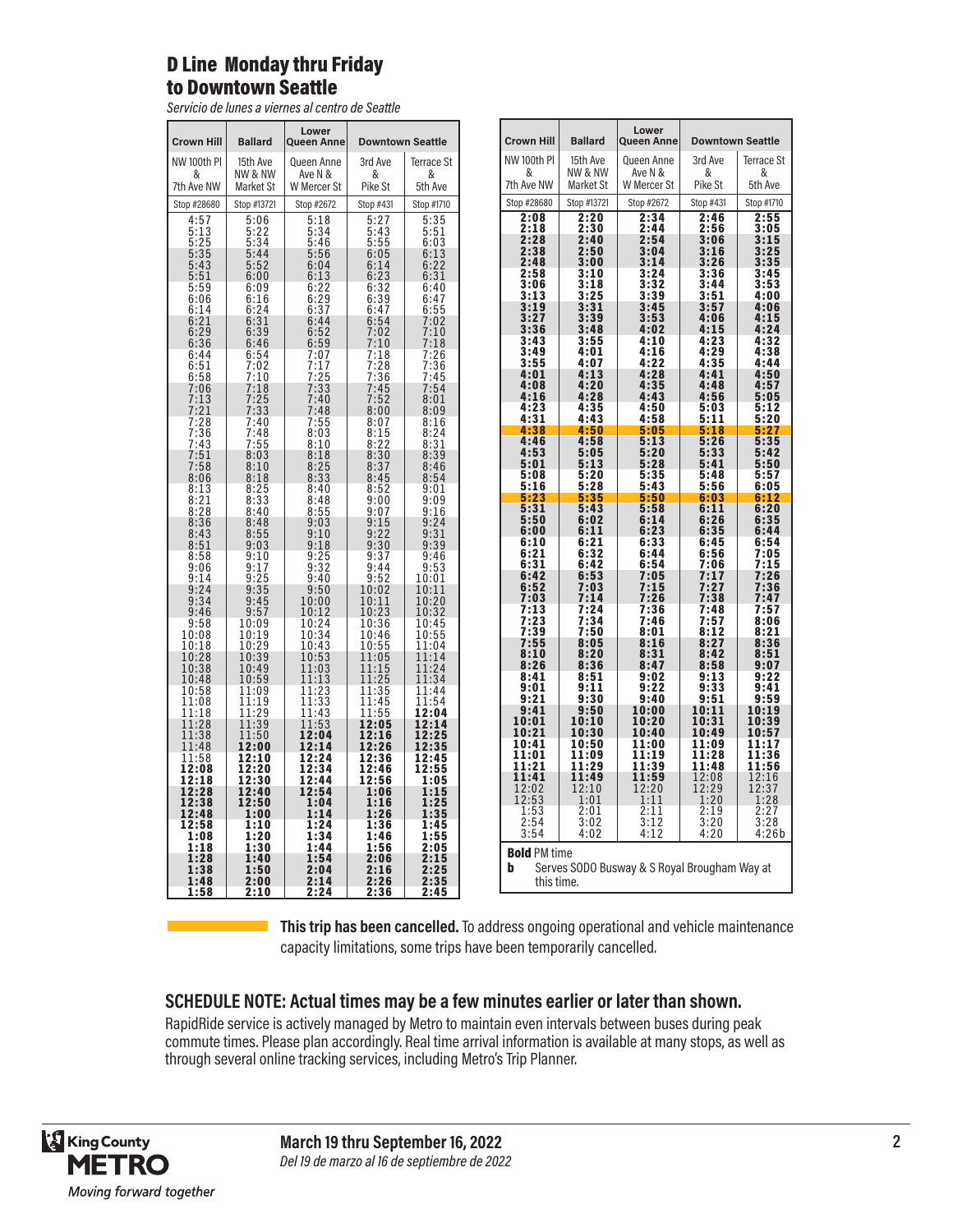## D Line Monday thru Friday to Crown Hill

*Servicio de lunes a viernes a Crown Hill*

| <b>Downtown Seattle</b>                                                               |                                                              | Lower<br><b>Queen Anne</b>                                                     | <b>Ballard</b>                                                               | <b>Crown Hill</b>                                        |
|---------------------------------------------------------------------------------------|--------------------------------------------------------------|--------------------------------------------------------------------------------|------------------------------------------------------------------------------|----------------------------------------------------------|
|                                                                                       | 3rd Ave                                                      | Mercer St &                                                                    |                                                                              | NW 100th PI                                              |
| Prefontaine<br>PIS & Yesler                                                           | &                                                            | Queen Anne                                                                     | 15th Ave<br>NW & NW                                                          | &                                                        |
| Way                                                                                   | Pike St                                                      | Ave N                                                                          | Market St                                                                    | 7th Ave NW                                               |
| Stop #1610                                                                            | Stop #578                                                    | Stop #2370                                                                     | Stop #14230                                                                  | Stop #28680                                              |
| 4:055<br>5:20<br>5:20<br>5:40<br>6:10<br>6:10<br>6:20<br>6:28<br>6:52<br>6:52<br>7:00 | 4:10<br>5:00                                                 | 4:20<br>5:10                                                                   | $\overline{4:31}$<br>5:21<br>5:46<br>6:07<br>6:27<br>6:37<br>6:37            | 4:40                                                     |
|                                                                                       | 5:25                                                         |                                                                                |                                                                              | $\frac{5:30}{5:55}$<br>6:16                              |
|                                                                                       | 5:45<br>6:05                                                 |                                                                                |                                                                              | 6:36                                                     |
|                                                                                       |                                                              |                                                                                |                                                                              | 6:46                                                     |
|                                                                                       | $6:15$<br>$6:25$<br>$6:33$<br>$6:41$                         | 5:35<br>5:55<br>5:55<br>6:25<br>6:35<br>6:35<br>6:35<br>7:00<br>7:18<br>7:18   | 6:47                                                                         | 6:56                                                     |
|                                                                                       |                                                              |                                                                                |                                                                              | 7:04<br>7:04<br>7:16<br>7:25<br>7:33<br>7:51             |
|                                                                                       | 6:49                                                         |                                                                                |                                                                              |                                                          |
|                                                                                       | $\frac{6:57}{7:06}$                                          |                                                                                |                                                                              |                                                          |
|                                                                                       |                                                              |                                                                                |                                                                              |                                                          |
|                                                                                       |                                                              |                                                                                |                                                                              |                                                          |
| $7:08$<br>$7:16$<br>$7:24$<br>$7:32$<br>$7:40$                                        | $7:14$<br>$7:22$<br>$7:30$<br>$7:38$<br>$7:46$               | $7:26$<br>$7:34$<br>$7:42$<br>$7:50$<br>$7:58$<br>$9:06$                       | 6:55<br>7:04<br>7:13<br>7:21<br>7:31<br>7:39<br>7:47<br>7:55<br>8:03<br>8:11 | $7:51$<br>$7:59$<br>$8:07$<br>$8:15$<br>$8:23$<br>$9:31$ |
| 7:48                                                                                  | 7:54                                                         | 8:06                                                                           |                                                                              |                                                          |
|                                                                                       | 8:02                                                         |                                                                                |                                                                              | $8:31$<br>$8:39$<br>$8:47$<br>$8:55$                     |
|                                                                                       | $8:10$<br>$8:18$<br>$8:26$                                   |                                                                                |                                                                              |                                                          |
| $7:56$<br>8:04<br>8:12<br>8:20<br>8:28<br>8:36                                        |                                                              | $8:14$<br>$8:22$<br>$8:30$<br>$8:38$<br>$8:46$<br>$8:54$                       | 8:19<br>8:27<br>8:35<br>8:43<br>8:59<br>8:59<br>9:59<br>9:23<br>9:31<br>9:47 | $9:03$<br>$9:11$<br>$9:19$<br>$9:27$<br>$9:35$<br>$9:43$ |
|                                                                                       | $\frac{8:54}{8:42}$                                          |                                                                                |                                                                              |                                                          |
| $8:44$<br>$8:52$<br>$9:00$                                                            | $8:50$<br>$8:58$<br>$9:06$                                   |                                                                                |                                                                              |                                                          |
|                                                                                       |                                                              |                                                                                |                                                                              |                                                          |
| $\frac{9:08}{9:16}$                                                                   | 9:14<br>$9:22$<br>$9:30$                                     |                                                                                |                                                                              | $\frac{9:51}{9:59}$                                      |
| 9:24<br>9:34                                                                          | 9:40                                                         |                                                                                |                                                                              | 10:07<br>7                                               |
| 9:44                                                                                  | 9:50                                                         | 9:02<br>9:10<br>9:18<br>9:26<br>9:34<br>9:34<br>9:32<br>9:32<br>10:02<br>10:02 | $9:55$<br>10:05<br>10:15<br>10:15                                            | $\frac{1}{10:1}$<br>$\frac{1}{2}$<br>7                   |
| 9:54                                                                                  | 10:00<br>10:10                                               | $\frac{10:12}{10:22}$<br>$\frac{10:32}{10:32}$                                 | $\frac{10:25}{10:35}$<br>$\frac{10:35}{10:45}$                               | 10:3<br>7<br>10:47                                       |
| $10:04$<br>$10:14$                                                                    | 10:20                                                        |                                                                                |                                                                              | 10:57                                                    |
| 10:24<br>10:34                                                                        | 10:30<br>10:40                                               | $\frac{10.42}{10.52}$                                                          | $\begin{array}{c} 10:55 \\ 11:05 \end{array}$                                | 11:07<br>11:17                                           |
| $\frac{10:44}{10:54}$                                                                 | 10:50                                                        | 1                                                                              | $\frac{1:15}{1:25}$<br>1                                                     | $\frac{1:27}{1:37}$<br>1                                 |
| 1:04<br>1                                                                             | 1:00<br>1<br>11:10                                           | $1:02$<br>$1:12$<br>$1:22$<br>1<br>1                                           | 1<br>11:35                                                                   | 1<br>1:47<br>1                                           |
| 11:14                                                                                 | 11:20                                                        | 11:32                                                                          | 11:46                                                                        | 11:58                                                    |
| 11:24<br>11:34                                                                        | 11:30<br>11:40                                               | 11:42<br>1:52<br>1                                                             | 11:56<br>12:06                                                               | 12:08<br>12:18                                           |
| 1:44<br>1                                                                             | $\frac{1:50}{2:00}$<br>1                                     | $2:02$<br>$2:12$<br>1                                                          | 12:16<br>12:26                                                               | 12:28<br>12:38                                           |
| 1:54<br>1<br>12:04                                                                    | 1<br>2:10<br>1                                               | 1<br>12:2<br>$\overline{2}$                                                    | 12:36                                                                        | 12:48                                                    |
| 12:14<br>12:24                                                                        | 12:20<br>12:30                                               | $\overline{1}\overline{2}$ : $\overline{3}\overline{2}$<br>12:42               | 12:46<br>12:56                                                               | 12:58<br>1:08                                            |
| $\overline{12:34}$<br>$\overline{12:44}$                                              | 12:40                                                        | 12:52                                                                          | 1:06                                                                         | $1:18$<br>$1:28$                                         |
| 12:54                                                                                 | 12:50<br>1:00                                                | 1:02<br>1:13                                                                   | 1:16<br>1:27                                                                 | 1:39                                                     |
| 1:04                                                                                  | 1:10                                                         | 1:23                                                                           | 1:37                                                                         | 1:49                                                     |
| 1:14<br>1:24                                                                          | 1:20<br>1:30                                                 | 1:33<br>1:43                                                                   | 1:47<br>1:57                                                                 | 1:59<br>2:08                                             |
| $\overline{1:34}$<br>$1:44$                                                           | 1:40                                                         | 1:53                                                                           | 2:07                                                                         | 2:19                                                     |
| 1:54                                                                                  | 1:50<br>2:00                                                 | 2:03<br>2:13                                                                   | $\overline{2:17}$<br>2:27                                                    | 2:29<br>2:39                                             |
| 2:05                                                                                  | 2:11<br>$\overline{2}$                                       | 2:24                                                                           | 2:38                                                                         | 2:50                                                     |
| $\overline{2:16}$<br>2:24                                                             | $\frac{1}{2}$<br>$\frac{1}{2}$<br>$\frac{1}{2}$<br>$\bar{2}$ | 2:35<br>$\bar{2}:$ 44                                                          | $\overline{2:}49$<br>2:58                                                    | 3:01<br><u>3:10</u>                                      |

| <b>Downtown Seattle</b>     |                           | Lower<br>Queen Anne       | <b>Ballard</b>                              | <b>Crown Hill</b>       |  |  |  |
|-----------------------------|---------------------------|---------------------------|---------------------------------------------|-------------------------|--|--|--|
| Prefontaine<br>PIS & Yesler | 3rd Ave<br>&              | Mercer St &<br>Queen Anne | 15th Ave<br>NW & NW                         | NW 100th PI<br>&        |  |  |  |
| Way                         | Pike St                   | Ave N                     | Market St                                   | 7th Ave NW              |  |  |  |
| Stop #1610                  | Stop #578                 | Stop #2370                | Stop #14230                                 | Stop #28680             |  |  |  |
| 2:33<br>2:40                | 2:39<br>2:46              | 2:53<br>3:00              | 3:07<br>3:14                                | 3:19<br>3:26            |  |  |  |
| 2:48<br>2:55                | 2:54<br>3:01              | 3:08<br>3:15              | 3:22<br>3:29                                | 3:34<br>3:41            |  |  |  |
| 3:03<br>3:10                | 3:09<br>3:16              | 3:23<br>3:30              | $3:37$<br>$3:44$                            | 3:49<br>3:56            |  |  |  |
| $3:18$<br>$3:25$            | 3:24                      | 3:38                      | 3:52                                        | 4:04                    |  |  |  |
| 3:33                        | 3:31<br>3:39              | 3:45<br>3:53              | 3:59<br>4:07                                | 4:12<br>4:20            |  |  |  |
| $3:40$<br>$3:48$            | 3:46<br>3:54              | 4:00<br>4:08              | 4:16<br>4:24                                | 4:29<br>4:37            |  |  |  |
| 3:55                        | 4:01<br>4:09              | 4:15<br>4:23              | 4:31<br>4:39                                | 4:44                    |  |  |  |
| 4:03<br>4:10                | 4:16                      | 4:30                      | 4:47                                        | 4:52<br>5:00            |  |  |  |
| 4:19<br>4:28                | 4:25                      | 4:39<br>4:48              | 4:56<br>5:05                                | 5:09<br>5:18            |  |  |  |
| 4:33<br>4:40                | 4:34<br>4:34<br>4:46      | 4:53<br>5:00              | 5:10<br>5:17                                | 5:23<br>5:30            |  |  |  |
| 4:48                        | 4:54                      | 5:08                      | 5:25                                        | 5:38                    |  |  |  |
| 4:55<br>5:03                | 5:01<br>5:09              | 5:15<br>5:23              | 5:32<br>5:40                                | 5:45<br>$5:5\bar{3}$    |  |  |  |
| 5:10<br>5:18                | 5:16<br>5:24              | 5:30<br>5:38              | 5:47<br>5:55                                | 6:00<br>6:08            |  |  |  |
| 5:25                        | 5:31                      | 5:45                      | 6:02                                        | 6:15                    |  |  |  |
| 5:33<br>5:40                | 5:39<br>5:46              | 5:53<br>6:00              | 6:10<br>6:15                                | 6:23<br>6:28            |  |  |  |
| 5:48<br>5:55                | 5:54<br>6:01              | 6:08<br>6:15              | 6:2<br>3<br>6:30                            | 6:36<br>6:43            |  |  |  |
| 6:03                        | 6:09<br>6:16              | 6:23                      | 6:38                                        | 6:51                    |  |  |  |
| 6:10<br>6:18                | 6:24                      | 6:30<br>6:38              | 6:45<br>6:53                                | 6:58<br>7:06            |  |  |  |
| $6:25$<br>6:33              | $\frac{6:31}{6:39}$       | 6:44<br>6:52              | 6:59<br>7:07                                | 7<br>:12<br><u>7:20</u> |  |  |  |
| 6:43<br>6:55                | 6:49<br>7:01              | :02<br>7<br>7:13          | 7:15<br>7:26                                | 7:28<br>7:39            |  |  |  |
| 7:06                        | 7:11                      | 7:23                      | 7:36                                        | 7:49                    |  |  |  |
| 7:18<br>:31<br>7            | : 23<br>7<br>:36<br>7     | 7:35<br>7:48              | 7:48<br>8:01                                | 8:01<br>8:14            |  |  |  |
| 7:46<br>8:01                | 7:51<br>8:06              | 8:03<br>8:18              | 8:16<br>8:31                                | 8:29<br>8:44            |  |  |  |
| 8:16                        | 8:21                      | 8:33                      | 8:44                                        | 8:57                    |  |  |  |
| 8:31<br>8:46                | 8:36<br>8:51              | 8:48<br>9:03              | 8:59<br>9:14                                | 9:12<br>9:26            |  |  |  |
| 9:06<br>9:26                | 9:10<br>9:30              | 9:21<br>9:41              | 9:32<br>9:52                                | 9:44<br>10:04           |  |  |  |
| 9:46<br>10:06               | 9:50<br>10:10             | 10:01<br>10:21            | 10:12<br>10:32                              | 10:24<br>10:44          |  |  |  |
| 10:26                       | 10:30                     | 10:41                     | 10:52                                       | 11:04                   |  |  |  |
| 10:46<br>1:06<br>1          | 10:50<br>1:10<br>1        | 1:01<br>1<br>1:21<br>1    | 11:12<br>11:32                              | 1<br>1:23<br>1:43<br>1  |  |  |  |
| 1:26<br>1<br>11:46          | 1:30<br>1<br>11:50        | 1:41<br>1<br>12:01        | 1<br>1:52                                   | 12:03<br>12:21          |  |  |  |
| $\frac{1}{12:06}$           | $\frac{1}{2}:10$<br>12:35 | 12:21<br>12:46            | $\frac{12:11}{12:31}$<br>$12:31$<br>$12:56$ | 12:41<br>1:06           |  |  |  |
| 1:05<br>2:05                | 1:09<br>2:09              | 1:19                      | $\frac{1:29}{2:30}$<br>3:30                 | 1:39<br>2:39<br>3:39    |  |  |  |
| 3:05                        | 3:09                      | $\frac{2:19}{3:19}$       |                                             |                         |  |  |  |
|                             | <b>Bold</b> PM time       |                           |                                             |                         |  |  |  |

**This trip has been cancelled.** To address ongoing operational and vehicle maintenance capacity limitations, some trips have been temporarily cancelled.



**March 19 thru September 16, 2022** *Del 19 de marzo al 16 de septiembre de 2022*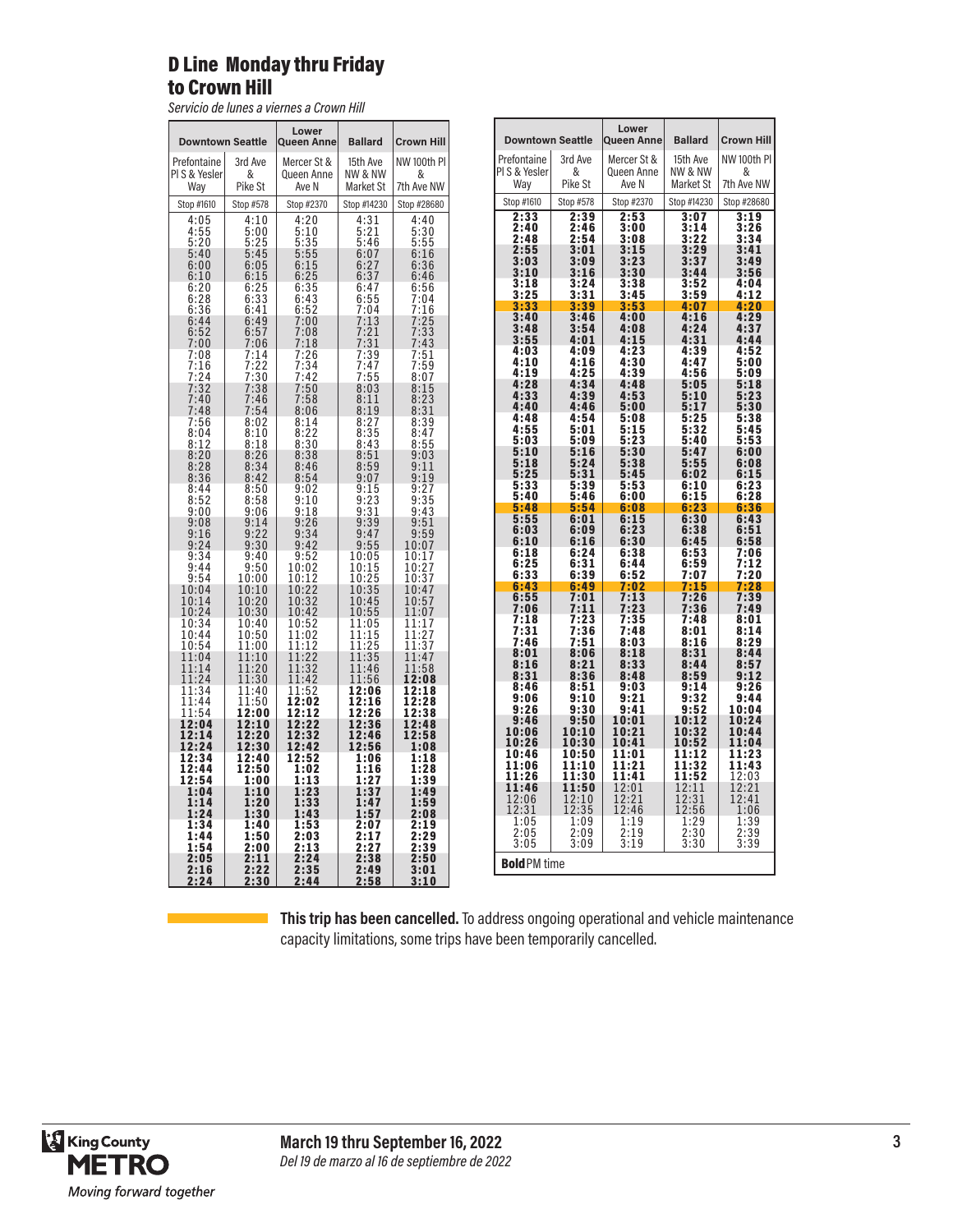## D Line Saturday to Downtown Seattle

*Servicio de al sábado al centro de Seattle*

| <b>Crown Hill</b>        | <b>Ballard</b>   | Lower<br>Queen Anne                          | <b>Downtown Seattle</b>      |                              |  |
|--------------------------|------------------|----------------------------------------------|------------------------------|------------------------------|--|
| NW 100th PI              | 15th Ave         | Queen Anne                                   | 3rd Ave                      | <b>Terrace St</b>            |  |
| &                        | NW & NW          | Ave N &                                      | &                            | &                            |  |
| 7th Ave NW               | Market St        | W Mercer St                                  | Pike St                      | 5th Ave                      |  |
| Stop #28680              | Stop #13721      | Stop #2672                                   | Stop #431                    | Stop #1710                   |  |
| 4:53<br>5:27             | 5:02             | 5:15                                         | 5:26                         | 5:33                         |  |
|                          | 5:36             | 5:49                                         | 6:00                         | 6:07                         |  |
| 5:42<br>5:57             | 5:51<br>6:06     | 6:04<br>6:19                                 | 6:15                         | 6:22                         |  |
| $6:12$<br>$6:27$         | 6:21<br>6:36     | 6:34<br>6:49                                 | $6:30$<br>$6:45$<br>7:00     | $6:37$<br>$6:52$<br>$7:07$   |  |
| 6:42                     | 6:51             | 7:04                                         | 7:15                         | 7:22<br>7:37                 |  |
| 6:57                     | 7:06             | 7:19                                         | 7:30                         | 7:52                         |  |
| 7:12                     | 7:21             | 7:34                                         | 7:45                         |                              |  |
| 7:27<br>$7:42$<br>$7:57$ | 36<br>7:<br>7:51 | 7:49<br>8:04                                 | 8:00<br>8:15                 | 8:07<br>$8:22$<br>$8:37$     |  |
| 8:10                     | 8:06<br>8:20     | 8:19<br>8:35                                 | 8:30<br>8:47                 | 8:54                         |  |
| 8:23                     | 8:33             | 8:48                                         | 9:00                         | 9:07                         |  |
| 8:38                     | 8:48             | 9:03                                         | 9:15                         | 9:22                         |  |
| $8:53$<br>$9:08$         | 9:03             | 9:18                                         | 9:30                         | 9:37                         |  |
|                          | 9:18             | 9:33                                         | 9:45                         | 9:52                         |  |
| 9:23                     | 9:33             | 9:48                                         | 10:00                        | 10:07                        |  |
| 9:38                     | 9:48             | 10:03                                        | 10:15                        | 10:22                        |  |
| 9:53                     | 10:03            | 10:18                                        | 10:30                        | 10:37                        |  |
| 10:08<br>10:23           | 10:18<br>10:33   | 10:33<br>10:48                               | 10:45<br>1:00<br>1           | 10:52<br>11:07               |  |
| 10:37<br>10:51           | 10:47<br>11:01   | 11:02<br>1:17<br>1                           | 11:15<br>1:30<br>1           | 11:22<br>11:37               |  |
| 11:05                    | 11:16            | 11:32                                        | 11:45                        | 11:52                        |  |
| 11:20                    | 11:31            | 11:47                                        | 12:00                        | 12:07                        |  |
| 11:35                    | 11:46            | 12:02                                        | 12:15                        | 12:22                        |  |
| 11:50                    | 12:01            | 12:17                                        | 12:30                        | 12:37                        |  |
| 12:05                    | 2:16<br>ı        | 12:32<br>12:47                               | 12:45                        | 12:52                        |  |
| 12:20                    | 12:31            | 1:02                                         | 1:00                         | 1:07                         |  |
| 12:35                    | 12:46            |                                              | 1:15                         | 1:22                         |  |
| 12:50                    | 1:01             | 1:17                                         | 1:30                         | 1:37                         |  |
| 1:05                     | 1:16             | 1:32                                         | 1:45                         | 1:52                         |  |
| 1:20                     | 1:31             | 1:47                                         | 2:00                         | 2:07                         |  |
| 1:35                     | 1:46             | 2:02                                         | 2:15                         | 2:22                         |  |
| 1:50                     | 2:01             | 2:17                                         | 2:30                         | 2:37                         |  |
| 2:05                     | 2:16             | 2:32                                         | 2:45                         | 2:52                         |  |
| 2:20                     | 2:31             | 2:47                                         | 3:00                         | 3:07                         |  |
| 2:35                     | 2:46             | 3:02                                         | 3:15                         | 3:22                         |  |
| 2:50                     | 3:01             | 3:17                                         | 3:30                         | 3:37                         |  |
| 3:05                     | 3:16             | 3:32                                         | 3:45                         | 3:52                         |  |
| 3:20                     | 3:31             | 3:47                                         | 4:00                         | 4:07                         |  |
| 3:35                     | 3:46             | 4:02                                         | 4:15                         | 4:22                         |  |
| 3:50                     | 4:01             | 4:17                                         | 4:30                         | 4:37                         |  |
| 4:05                     | 4:16             | 4:32                                         | 4:45                         | 4:52                         |  |
| 4:20                     | 4:31             | 4:47                                         | 5:00                         | 5:07                         |  |
| 4:35                     | 4:46             | 5:02                                         | 5:15                         | 5:22                         |  |
| 4:50                     | 5:01             | 5:17                                         | 5:30                         | 5:37                         |  |
| 5:05                     | 5:16             | 5:32                                         | 5:45                         | 5:52                         |  |
| 5:21                     | 5:32             | 5:48                                         | 6:00                         | 6:07                         |  |
| 5:36                     | 5:46             | 6:01                                         | 6:13                         | 6:20                         |  |
| 5:51                     | 6:00             | 6:15                                         | 6:27                         | 6:34                         |  |
| 6:06                     | 6:15             | 6:30                                         | 6:42                         | 6:49                         |  |
| 6:21                     | 6:30             | 6:45                                         | 6:57                         | 7:04                         |  |
| 6:36                     | 6:45             | 7:00                                         | 7:12                         | 7:19                         |  |
| 6:52                     | 7:01             | 7:16                                         | 7:28                         | 7:35                         |  |
| 7:09                     | 7:18             | 7:33                                         | 7:45                         | 7:52                         |  |
| 7:24                     | 7:33             | 7:48                                         | 8:00                         | 8:07                         |  |
| 7:42                     | 7:52             | 8:03                                         | 8:15                         | 8:22                         |  |
| 7:57                     | 8:07             | 8:18                                         | 8:30                         | 8:37                         |  |
| 8:12                     | 8:22             | 8:33                                         | 8:45                         | 8:52                         |  |
| 8:25<br>8:44             | 8:37             | 8:48                                         | 9:00                         | 9:07<br>9:22                 |  |
| 9:04                     | 8:52<br>9:12     | 9:03<br>9:23                                 | 9:15<br>9:35                 | 9:42                         |  |
| 9:24                     | 9:32             | 9:42                                         | 9:54                         | 10:01                        |  |
| 9:44                     | 9:52             | 10:02                                        | 10:14                        | 10:21                        |  |
| 10:04                    | 10:12            | 10:22                                        | 10:34                        | 10:41                        |  |
| 10:24                    | 10:32            | 10:42                                        | 10:52                        | 10:59                        |  |
| 10:44                    | 10:52            | 11:02                                        | 11:12                        | 11:19                        |  |
| 11:04                    | 11:11            | 11:21                                        | 11:31                        | 11:38                        |  |
| 11:24                    | 11:31            | 11:41                                        | 11:51                        | 11:58                        |  |
| 11:44                    | 11:51            | 12:01                                        | 12:11                        | 12:18                        |  |
| 12:04                    | 12:11            | 12:21                                        | 12:31                        | 12:38                        |  |
| 12:53                    | 1:00             | 1:10                                         | $\overline{1:}2\overline{0}$ | $\overline{1:}2\overline{7}$ |  |
| 1:53                     | 2:00             | 2:10                                         | 2:19                         | 2:25                         |  |
| 2:54<br>3:54             | 3:01<br>4:01     | 3:11<br>4:11                                 | $3:20$<br>$4:20$             | $3:26$<br>$4:26b$            |  |
| <b>Bold PM</b> time<br>b |                  | Serves SODO Busway & S Royal Brougham Way at |                              |                              |  |

# D Line Saturday to Crown Hill

*Servicio de al sábado a Crown Hill*

|                        | <b>Downtown Seattle</b>       | Lower<br>Queen Anne   | <b>Ballard</b>                              | <b>Crown Hill</b>          |
|------------------------|-------------------------------|-----------------------|---------------------------------------------|----------------------------|
| Prefontaine            | 3rd Ave                       | Mercer St &           | 15th Ave                                    | NW 100th PI                |
| PIS & Yesler           | &                             | Queen Anne            | NW & NW                                     | &                          |
| Way                    | Pike St                       | Ave N                 | Market St                                   | 7th Ave NW                 |
| Stop #1610             | Stop #578                     | Stop #2370            | Stop #14230                                 | Stop #28680                |
| 4:05                   | 4:10                          | 4:19                  | 4:31                                        | 4:42                       |
| 5:05                   | 5:10                          | 5:19                  | 5:31                                        | 5:42                       |
| 5:45                   | 5:50                          | 5:59                  | 6:11                                        | $6:22$<br>$6:37$<br>$6:52$ |
| 6:00                   | 6:05                          | 6:14                  | 6:26                                        |                            |
| 6:15                   | 6:20                          | 6:29                  | 6:41                                        |                            |
| 6:30                   | 6:35                          | 6:44                  | 6:56                                        | 7:07                       |
| 6:45                   | 6:50                          | 6:59                  | 7:11                                        | 7:22                       |
| 7:00<br>7:15           | 7:05<br>$\overline{20}$<br>7: | 7:15<br>7:30          | 7:27<br>:42<br>7                            | 7:38<br>7:53               |
| 7:30                   | 35                            | 7:45                  | 7:57                                        | 8:08                       |
| 7:45                   | 7:                            | 8:00                  | 8:12                                        |                            |
| 8:00                   | $7:50$<br>$8:05$              | 8:15                  | 8:27                                        | $8:23$<br>$8:38$           |
| 8:15                   | 8:20                          | 8:30                  | 8:42                                        | 8:53                       |
| 8:30                   | 8:35                          | 8:45                  | 8:57                                        | 9:08                       |
| 8:45                   | 8:50                          | 9:00                  | 9:12                                        | 9:23                       |
| 9:00                   | 9:05                          | 9:15                  | 9:27                                        | 9:38                       |
| 9:15                   | 9:20                          | 9:30                  | 9:42                                        | 9:53                       |
| 9:30                   | 9:35                          | 9:45                  | 9:57                                        | 10:08                      |
| 9:45                   | 9:50                          | 10:00                 | 10:13                                       | 10:25                      |
| 10:00                  | 10:05                         | 10:15                 | 10:28                                       | 10:40                      |
| 10:15                  | 10:20                         | 10:30                 | 10:43                                       | 10:55                      |
| 0:30<br>1<br>10:45     | 0:35<br>1<br>10:50            | 10:45<br>11:00        | 10:58<br>11:13                              | 1:10<br>1<br>11:26         |
| 1:00<br>1<br>1:15<br>1 | 1:05<br>1<br>1:20<br>1        | 11:15<br>11:30        | 11:28<br>11:43                              | 1:41<br>1<br>11:56         |
| 1:30<br>1<br>1:45<br>1 | 1:35<br>1<br>1:50<br>1        | 11:45<br>12:00        | 11:58<br>12:13                              | 12:11<br>12:26             |
| 12:00                  | 12:05                         | 12:15                 | 12:28                                       | 12:41                      |
| 12:15<br>12:30         | 2:20<br>1<br>12:35            | 12:30<br>12:45        | 12:43<br>12:58                              | 12:56<br>1:11              |
| 12:45                  | 12:50                         | 1:00                  | 1:13                                        | 1:26                       |
| 1:00                   | 1:05                          | 1:15                  | 1:28                                        | 1:41                       |
| 1:15                   | 1:20                          | 1:30                  | 1:43                                        | 1:56                       |
| 1:30                   | 1:35                          | 1:45                  | 1:58                                        | 2:11                       |
| 1:45                   | 1:50                          | 2:00                  | 2:13                                        | 2:26                       |
| 2:00                   | 2:05                          | 2:15                  | 2:28                                        | 2:41                       |
| 2:15                   | 2:20                          | 2:30                  | 2:43                                        | 2:56                       |
| 2:30                   | 2:35                          | 2:45                  | 2:58                                        | $3:11$<br>$3:26$           |
| 2:45                   | 2:50                          | 3:00                  | 3:13                                        |                            |
| 3:00                   | 3:05                          | 3:15                  | 3:28                                        | 3:41                       |
| 3:15                   | 3:20                          | 3:30                  | 3:43                                        | 3:56                       |
| 3:30                   | 3:35                          | 3:45                  | 3:58                                        | 4:11                       |
| 3:45                   | 3:50                          | 4:00                  | 4:13                                        | 4:26                       |
| 4:00                   | 4:05                          | 4:15                  | 4:28                                        | 4:41                       |
| 4:15                   | 4:20                          | 4:30                  | 4:43                                        | 4:56                       |
| 4:30                   | 4:35                          | 4:45                  | 4:58                                        | 5:11                       |
| 4:45                   | 4:50                          | 5:00                  | 5:13                                        | 5:26                       |
| 5:00                   | 5:05                          | 5:15                  | 5:28                                        | 5:41                       |
| 5:15                   | 5:20                          | 5:30                  | 5:43                                        | 5:56                       |
| 5:30                   | 5:35                          | 5:45                  | 5:58                                        | 6:11                       |
| 5:45                   | 5:50                          | 6:00                  | 6:13                                        | 6:26                       |
| 6:00                   | 6:05                          | 6:15                  | 6:28                                        | 6:41                       |
| 6:15                   | 6:20                          | 6:30                  | 6:43                                        | 6:56                       |
| 6:30                   | 6:35                          | 6:45                  | 6:58                                        | 7:12                       |
| 6:45                   | 6:50                          | 7:00                  | 7:13                                        | 7:26                       |
| 7:00                   | 7:05                          | 7:17                  | 7:30                                        | 7:43                       |
| 7:15                   | 7:20                          | 7:32                  | 7:45                                        | 7:58                       |
| 7:30                   | 7:35<br>7:50                  | 7:47                  | 8:00                                        | 8:13<br>8:28               |
| 7:45<br>8:00           | 8:05                          | 8:02<br>8:17          | 8:15<br>8:30                                | 8:42                       |
| 8:15                   | 8:20                          | 8:32                  | 8:43                                        | 8:55                       |
| 8:30                   | 8:35                          | 8:47                  | 8:58                                        | 9:10                       |
| 8:45                   | 8:50                          | 9:02                  | 9:13                                        | 9:24                       |
| 9:05                   | 9:09                          | 9:21                  | 9:32                                        | 9:43                       |
| 9:25                   | 9:29                          | 9:41                  | 9:52                                        | 10:03                      |
| 9:45                   | 9:49                          | 10:01                 | 10:12                                       | 10:23                      |
| 10:05                  | 10:09                         | 10:21                 | 10:32                                       | 10:43                      |
| 10:25                  | 10:29                         | 10:41                 | 10:52                                       | 11:03                      |
| 10:45                  | 10:49                         | 11:01                 | 11:12                                       | 11:22                      |
| 11:05                  | 11:09                         | 11:21                 | 11:32                                       | 11:42                      |
| 11:25                  | 11:29                         | 11:41                 | 11:52                                       |                            |
| 11:45                  | 1:49                          | 2:01                  | 12:11                                       | 12:02<br>12:21             |
| 12:05                  | 1                             | 1                     | 12:31                                       | 12:41                      |
| 12:35                  | $\frac{12:09}{12:39}$         | $\frac{12:21}{12:51}$ | 1:01                                        | 1:10                       |
| 1:05                   | 1:09                          | 1:21                  | 1:31                                        | 1:40                       |
| 2:05                   | 2:09                          | 2:21<br>3:21          | $\begin{array}{c} 2:31 \\ 3:31 \end{array}$ | 2:40                       |
| 3:05                   | $\bar{3}:\!0\bar{9}$          |                       |                                             | 3:40                       |
| <b>Bold</b> PM time    |                               |                       |                                             |                            |

this time.



#### **March 19 thru September 16, 2022** *Del 19 de marzo al 16 de septiembre de 2022*

**4**